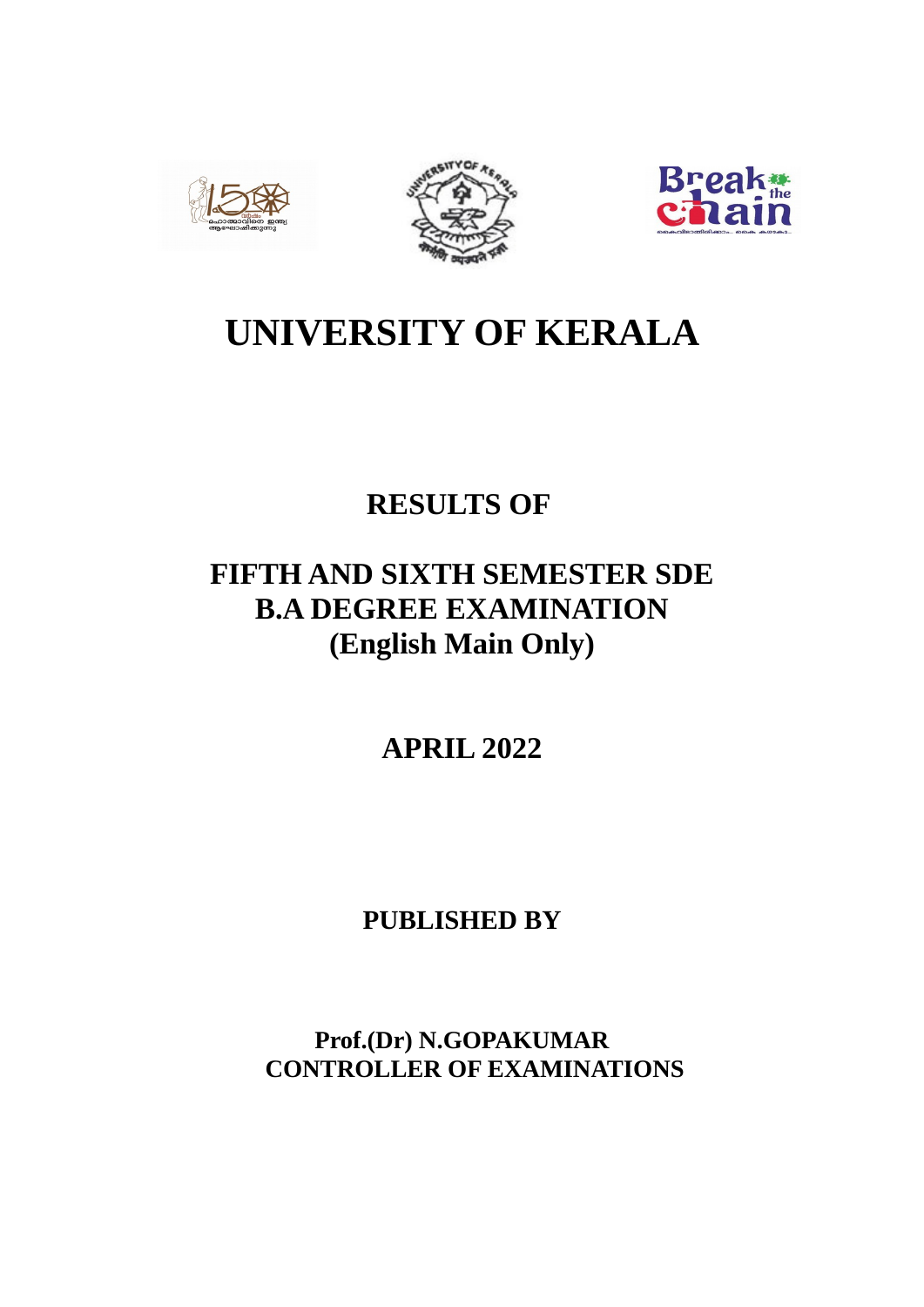# **Not to be Published before :- 23.06.2022**







# UNIVERSITY OF KERALA

# **NOTIFICATION**

Results of Fifth and Sixth Semester(English Main Only) SDE B.A Degree Examination of April 2022.

- 1. The following is the Provisional list of Register Numbers of successful candidates for the Subjects English Language and Literature of Fifth and Sixth Semester SDE B.A Degree Examination of April 2022.
- 2. The result of the candidate who are reported for Suspected Malpractice are withheld.
- 3. For the successful completion of a semester a student has to score a minimum SCPA of 4.00 (E Grade). A minimum of 40% of marks (E Grade) is required for passing a course.
- 4. The last date for applying revaluation and scrutiny is 02.07.2022. Candidates should make use of draft marklist available in the university website for applying for revaluation and scrutiny. **Application for revaluation and scrutiny should be submitted through ONLINE only**.

**Sd/- Prof.(Dr) N.GOPAKUMAR Controller of Examinations**

University Buildings, Thiruvananthapuram Dated: 23.06.2022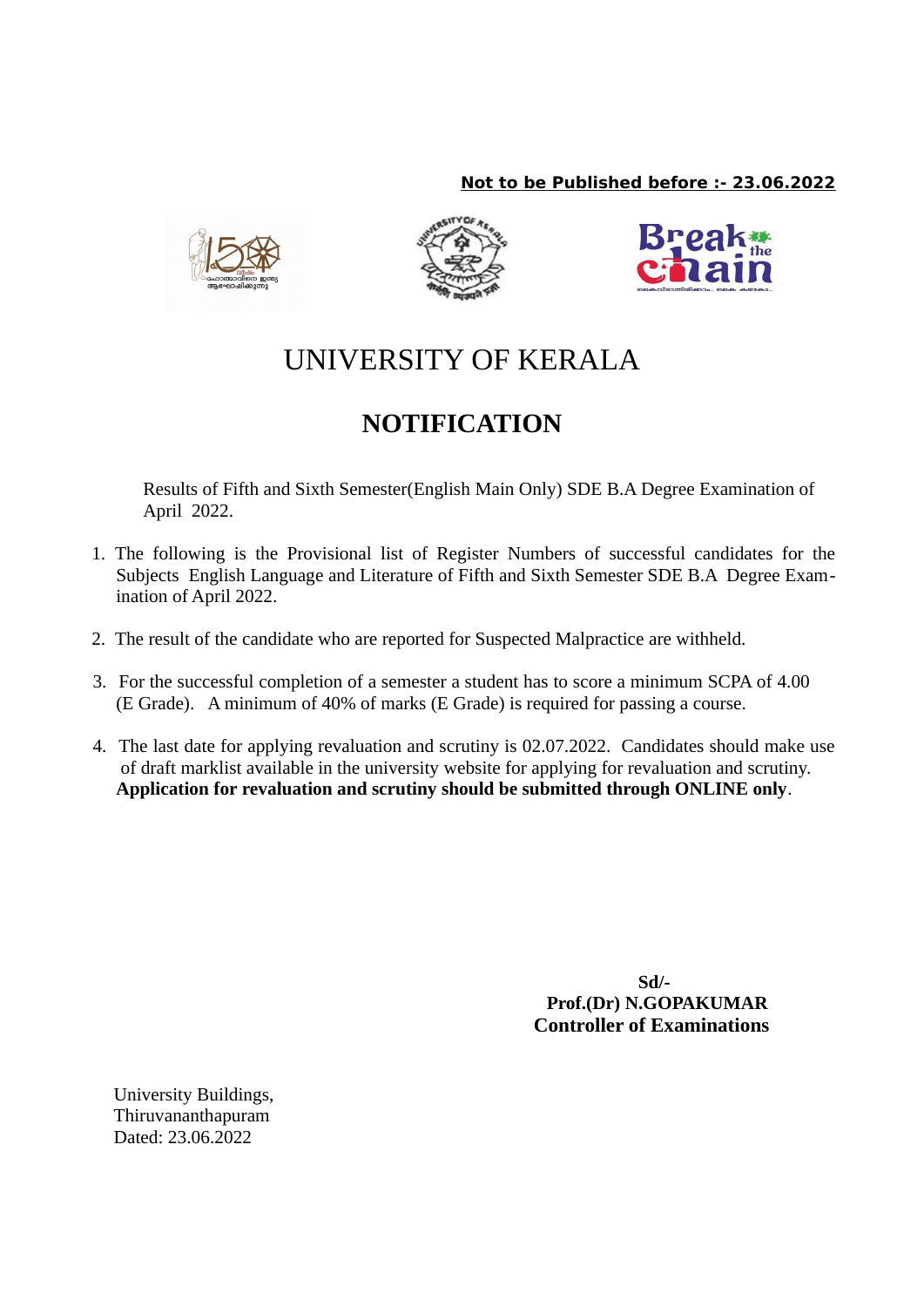





# **UNIVERSITY OF KERALA**

Thiruvananthapuram Dated : 23.06.2022

# **SYNDICATE-IN-CIRCULATION**

The result for the subject English of Fifth and Sixth Semester SDE B.A Degree Examina-

tions April 2022 as declared by the respective Board of Examiners are given below:-

| Programme             | <b>Registered</b> | <b>Appeared</b> | <b>Passed</b> | <b>Passed</b><br>percent |  |
|-----------------------|-------------------|-----------------|---------------|--------------------------|--|
| <b>ENGLISH</b>        |                   |                 |               |                          |  |
| <b>FIFTH SEMESTER</b> | 430               | 399             | 156           | 39.10%                   |  |
| <b>SIXTH SEMESTER</b> | 438               | 394             | 112           | 28.43%                   |  |

The result may be approved. It is proposed to publish the result on 23.06.2022.

Sd/-  **Controller of Examinations**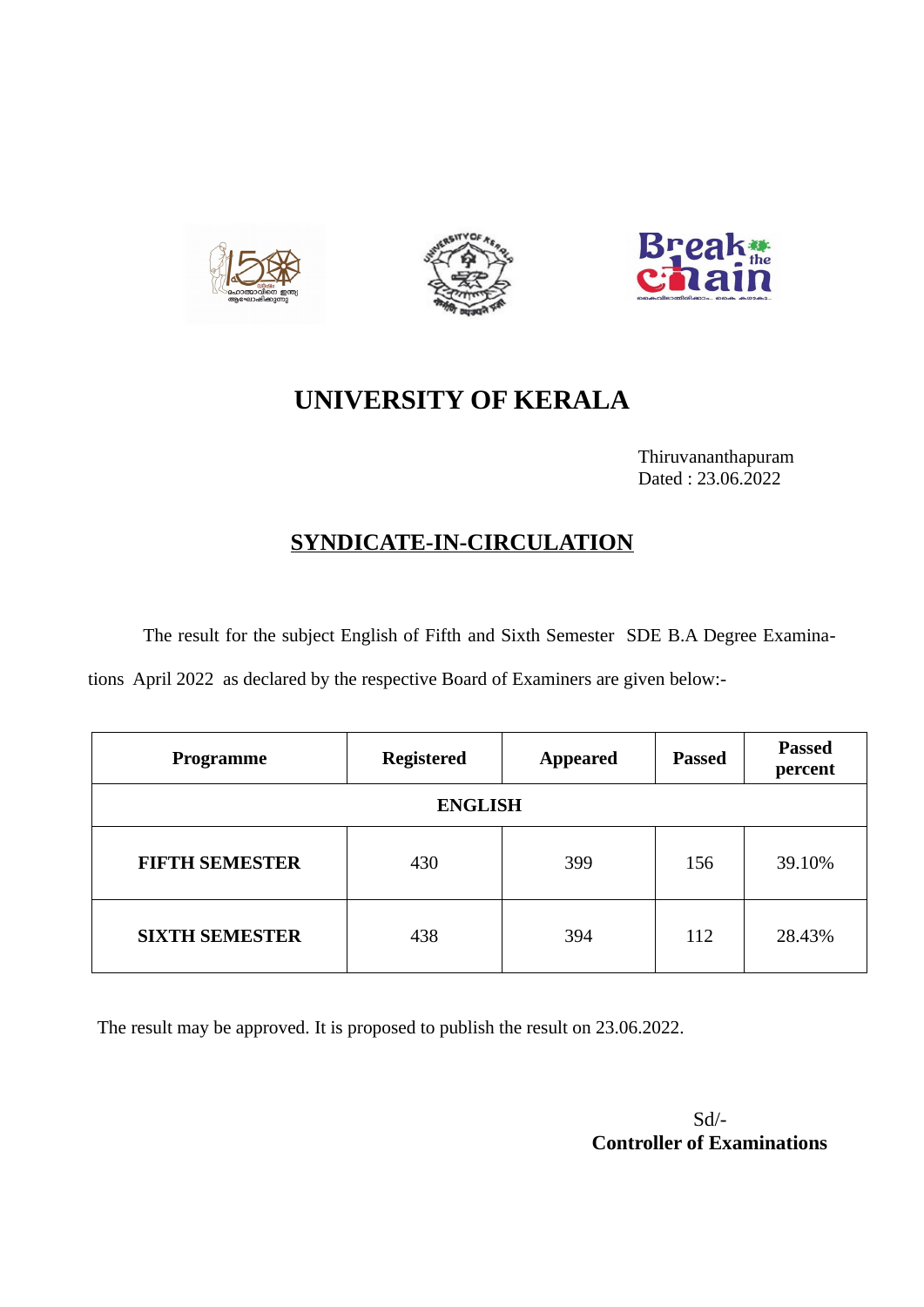#### **College Code:00**

# **SDE Kariyavattom**

#### **B.A.-English (847)**

| <b>ALL PASS</b><br>847171009(5.02 D)<br>847191068(6.15 C)    | $1250(4.55 \text{ E})$<br>1218(5.81 D) | 1340(5.04 D)               |               |               |
|--------------------------------------------------------------|----------------------------------------|----------------------------|---------------|---------------|
| <b>PASSED IN PARTS</b><br>847171011(5)<br>847191028(2,3,5,6) | 1055(3)<br>1084(2,5)                   | 1337(6)<br>1093(1,2,4,5,6) | 1184(2,3,5,6) | 1425(1,2,3,5) |
| <b>B.A.-Sociology</b> (850)                                  |                                        |                            |               |               |
| <b>ALL PASS</b>                                              |                                        |                            |               |               |
| No Eligible Students                                         |                                        |                            |               |               |
| <b>PASSED IN PARTS</b><br>850191080(6)                       | 1081(6)                                | 1085(6)                    | 1100(6)       | 1151(6)       |
| 1155(6)                                                      | 1170(6)                                | 1260(6)                    | 1272(6)       | 1302(6)       |
| 1310(6)                                                      | 1322(6)                                | 1354(6)                    | 1361(6)       | 1385(6)       |
| 1386(6)                                                      | 1387(6)                                | 1395(6)                    | 1559(6)       | 1562(6)       |
| 1607(6)                                                      | 1614(6)                                | 1622(6)                    | 1627(6)       | 1737(6)       |
| 1743(6)                                                      | 1814(6)                                |                            |               |               |

**College Code:01**

# **University College, Thiruvananthapuram**

#### **B.A.-English (847)**

| <b>ALL PASS</b><br>$\sqrt{847171620(7.37 B)}$ |                        |                 |                 |                 |
|-----------------------------------------------|------------------------|-----------------|-----------------|-----------------|
| 847191082(6.86 C)                             | $1167(6.43 \text{ C})$ | 1231(7.53 B)    |                 |                 |
| <b>PASSED IN PARTS</b>                        |                        |                 |                 |                 |
| 847171552(2,3,5)                              | 1559(2)                |                 |                 |                 |
| 847191004(2,3,5,6)                            | 1006(2,3,5,6)          | 1023(2,3,5,6)   | 1030(2,3,4,5,6) | 1051(2,3,4,5,6) |
| 1085(1,2,4,5,6)                               | 1088(5)                | 1182(1,2,5,6)   | 1207(2,3,5,6)   | 1213(2,3,4,5,6) |
| 1233(2,3,5,6)                                 | 1234(1,2,3,5,6)        | 1236(1,2,3,5,6) | 1299(2,5,6)     | 1318(2,3,5,6)   |
| 1326(2,3,5,6)                                 | 1465(2,3,5,6)          | 1532(2,3,5,6)   |                 |                 |
| <b>B.A.-Sociology</b> (850)                   |                        |                 |                 |                 |
| ALL PASS<br>850171402(5.63 D)                 |                        |                 |                 |                 |
| <b>PASSED IN PARTS</b><br>850171003(6)        |                        |                 |                 |                 |
| 850191041(6)                                  | 1051(6)                | 1056(6)         | 1070(6)         | 1105(6)         |
| 1107(6)                                       | 1127(6)                | 1139(6)         | 1205(6)         | 1211(6)         |
| 1217(6)                                       | 1274(6)                | 1282(6)         | 1297(6)         | 1300(6)         |
| 1320(6)                                       | 1321(6)                | 1334(6)         | 1358(6)         | 1366(6)         |
| 1374(6)                                       | 1375(6)                | 1399(6)         | 1453(6)         | 1460(6)         |
| 1483(6)                                       | 1498(6)                | 1499(6)         | 1513(6)         | 1529(6)         |
| 1541(6)                                       | 1542(6)                | 1571(6)         | 1599(6)         | 1611(6)         |

1624(6) 1631(6) 1631(6) 1646(6) 1680(6) 1761(6)

1862(6) 1866(6) 1879(6) 1881(6)

#### RESULT ANNOUNCED LATER

850191438

**College Code:02**

# **Govt. Sanskrit College, Thiruvananathapuram**

**B.A.-English (847)** ALL PASS

847181065(5.49 D)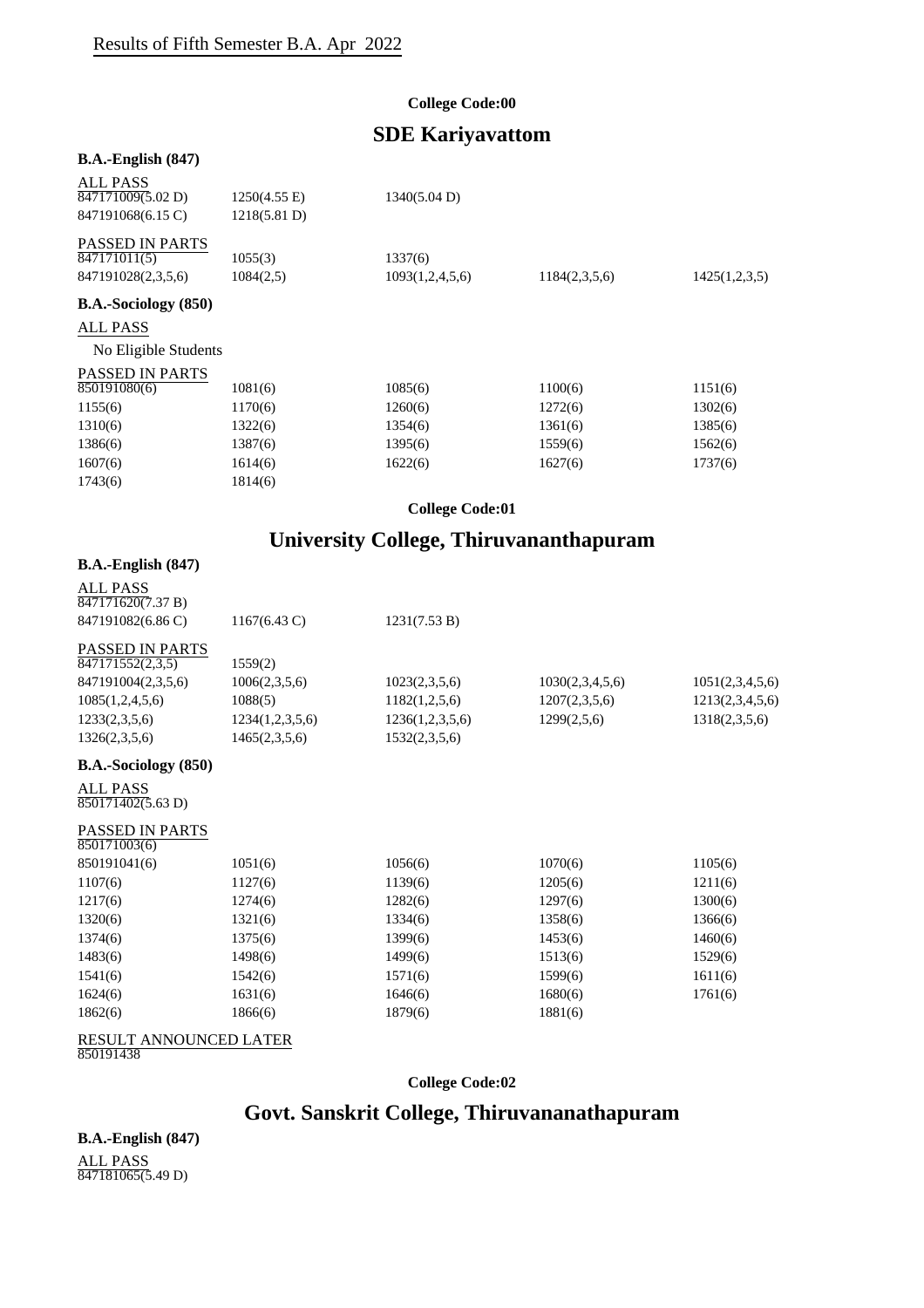# Results of Fifth Semester B.A. Apr 2022

| 847191053(5.43 D)<br>1433(5.00 D)    | $1150(6.09 \text{ C})$<br>$1508(6.80 \text{ C})$ | $1371(6.88 \text{ C})$<br>1546(5.65 D) | $1407(6.10 \text{ C})$<br>1550(6.44 C) | 1426(5.53 D)  |
|--------------------------------------|--------------------------------------------------|----------------------------------------|----------------------------------------|---------------|
| PASSED IN PARTS                      |                                                  |                                        |                                        |               |
| 847181064(5)                         | 1448(5)                                          |                                        |                                        |               |
| 847191003(2,3,5,6)                   | 1039(2,3,4,5,6)                                  | 1109(1,2,5,6)                          | 1158(2,4,5,6)                          | 1178(2,3,5,6) |
| 1452(1,2,3,5,6)                      | 1544(2,6)                                        |                                        |                                        |               |
| <b>B.A.-Sociology</b> (850)          |                                                  |                                        |                                        |               |
| <b>ALL PASS</b>                      |                                                  |                                        |                                        |               |
| No Eligible Students                 |                                                  |                                        |                                        |               |
| PASSED IN PARTS<br>850191560(6)      | 1667(6)                                          | 1677(6)                                |                                        |               |
|                                      |                                                  | <b>College Code:03</b>                 |                                        |               |
|                                      |                                                  |                                        | Govt. Arts College, Thiruvananthapuram |               |
| <b>B.A.-English (847)</b>            |                                                  |                                        |                                        |               |
| <b>ALL PASS</b>                      |                                                  |                                        |                                        |               |
| 847171075(5.57 D)                    | 1215(5.04 D)                                     | $1412(6.13 \text{ C})$                 | $1508(6.02 \text{ C})$                 | 1572(5.02 D)  |
| 1630(5.86 D)                         |                                                  |                                        |                                        |               |
| PASSED IN PARTS<br>847171006(3,4)    | 1021(1,2,3,5,6)                                  | 1334(4)                                | 1389(2)                                | 1525(4)       |
| 847191046(2,3,5,6)                   | 1132(2,3,5,6)                                    |                                        |                                        |               |
| B.A.-Sociology (850)                 |                                                  |                                        |                                        |               |
| <b>ALL PASS</b>                      |                                                  |                                        |                                        |               |
| No Eligible Students                 |                                                  |                                        |                                        |               |
| PASSED IN PARTS<br>850171497(6)      |                                                  |                                        |                                        |               |
| 850191060(6)                         | 1067(6)                                          | 1092(6)                                | 1109(6)                                | 1124(6)       |
| 1153(6)                              | 1248(6)                                          | 1252(6)                                | 1286(6)                                | 1439(6)       |
| 1715(6)                              | 1722(6)                                          |                                        |                                        |               |
|                                      |                                                  | <b>College Code:04</b>                 |                                        |               |
|                                      |                                                  |                                        | College for Women, Thiruvananthapuram  |               |
| $B.A.-English (847)$                 |                                                  |                                        |                                        |               |
| <b>ALL PASS</b><br>847181043(5.13 D) | 1094(5.17 D)                                     | 1433(5.36 D)                           |                                        |               |
| 847191017(6.24 C)                    | $1102(6.06 \text{ C})$                           | 1230(5.57 D)                           | $1251(6.40 \text{ C})$                 |               |
| <b>PASSED IN PARTS</b>               |                                                  |                                        |                                        |               |
| 847181006(2,3,4,5)                   | 1037(3,4,6)                                      | 1266(1,5)                              | 1313(1,2,5)                            | 1351(1,2,4)   |
| 1374(1)<br>847191242(2,3,5,6)        | 1376(2)                                          | 1436(5)                                |                                        |               |
| B.A.-Sociology (850)                 |                                                  |                                        |                                        |               |
| <b>ALL PASS</b>                      |                                                  |                                        |                                        |               |
| No Eligible Students                 |                                                  |                                        |                                        |               |
| PASSED IN PARTS                      |                                                  |                                        |                                        |               |
| 850181366(6)                         | 1493(6)                                          |                                        |                                        |               |
| 850191099(6)                         | 1259(6)                                          | 1405(6)                                | 1521(6)                                | 1679(6)       |
|                                      |                                                  | <b>College Code:06</b>                 |                                        |               |
|                                      |                                                  | M. G. College, Thiruvananthapuram      |                                        |               |
| <b>B.A.-English (847)</b>            |                                                  |                                        |                                        |               |
| <b>ALL PASS</b>                      |                                                  |                                        |                                        |               |

PASSED IN PARTS 847171234(6.14 C) 1459(5.33 D)  $847171060(2)$  1568(2,4)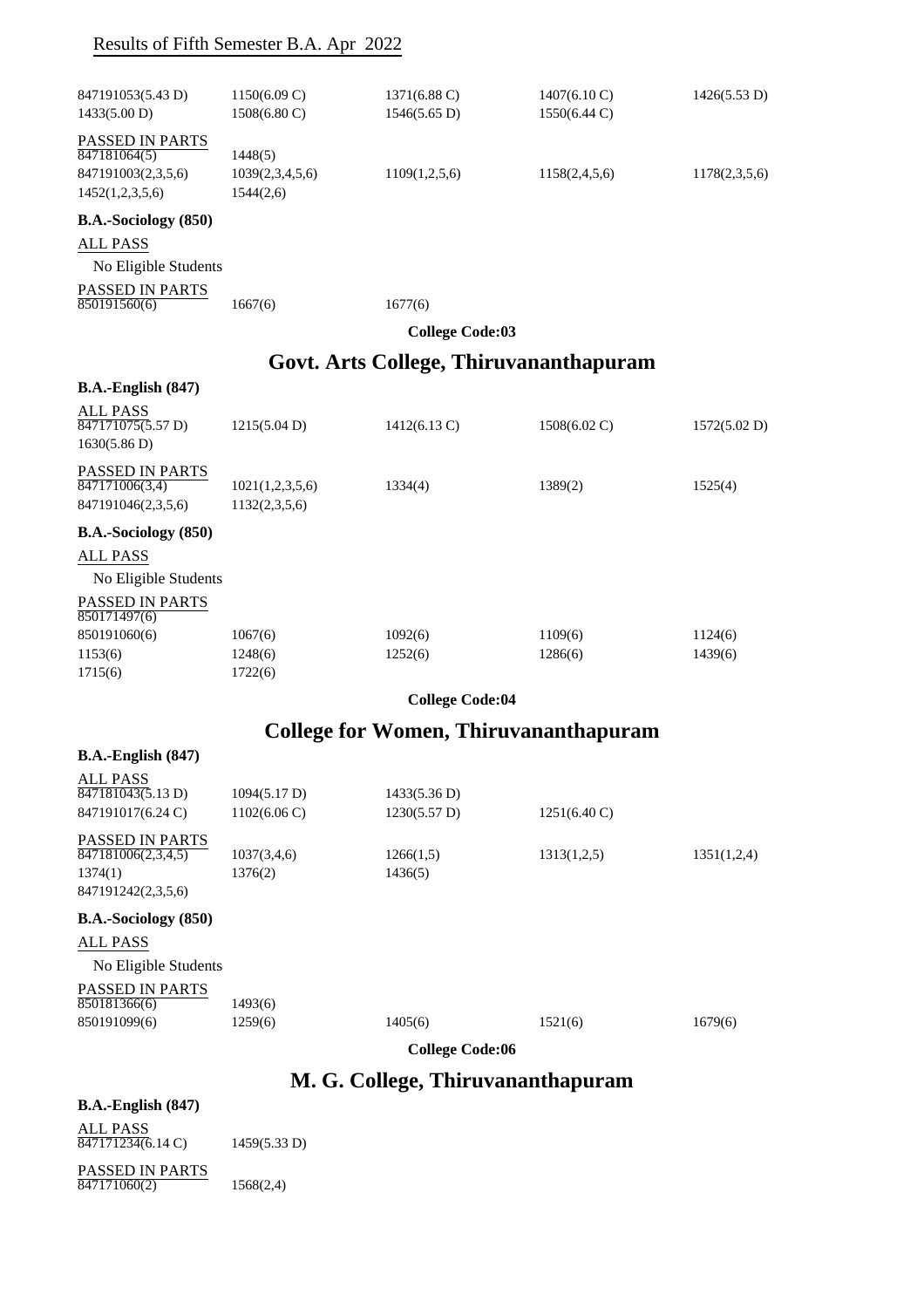### Results of Fifth Semester B.A. Apr 2022

| 847191099(2,3,5,6)                                        | 1116(2,3,5,6)          | 1451(2,3,4,5,6)           |              |         |
|-----------------------------------------------------------|------------------------|---------------------------|--------------|---------|
| B.A.-Sociology (850)                                      |                        |                           |              |         |
| <b>ALL PASS</b>                                           |                        |                           |              |         |
| No Eligible Students                                      |                        |                           |              |         |
| PASSED IN PARTS                                           |                        |                           |              |         |
| 850171563(6)                                              | 1815(6)                | 1816(6)                   |              |         |
| 850191036(6)                                              | 1129(6)                | 1275(6)                   | 1437(6)      | 1577(6) |
| 1874(6)                                                   |                        |                           |              |         |
|                                                           |                        | <b>College Code:07</b>    |              |         |
|                                                           |                        | <b>KUCTE, Karyavattom</b> |              |         |
|                                                           |                        |                           |              |         |
| $B.A.-English (847)$                                      |                        |                           |              |         |
| <b>ALL PASS</b><br>$\overline{847191021(6.57 \text{ C})}$ | $1089(4.95 \text{ E})$ | 1249(5.79 D)              | 1507(6.14 C) |         |
| PASSED IN PARTS<br>847191015(3,6)                         | 1118(2,5,6)            |                           |              |         |
| B.A.-Sociology (850)                                      |                        |                           |              |         |
| <b>ALL PASS</b>                                           |                        |                           |              |         |
| No Eligible Students                                      |                        |                           |              |         |
| PASSED IN PARTS<br>850181358(6)                           |                        |                           |              |         |
| 850191024(6)                                              | 1065(6)                | 1125(6)                   | 1135(6)      | 1165(6) |
| 1169(6)                                                   | 1234(6)                | 1244(6)                   | 1262(6)      | 1269(6) |
| 1281(6)                                                   | 1309(6)                | 1312(6)                   | 1323(6)      | 1326(6) |
| 1397(6)                                                   | 1417(6)                | 1444(6)                   | 1471(6)      | 1475(6) |
| 1480(6)                                                   | 1496(6)                | 1503(6)                   | 1504(6)      | 1516(6) |
| 1522(6)                                                   | 1539(6)                | 1544(6)                   | 1555(6)      | 1556(6) |
| 1583(6)                                                   | 1596(6)                | 1612(6)                   | 1615(6)      | 1619(6) |
| 1625(6)                                                   | 1663(6)                | 1681(6)                   | 1690(6)      | 1736(6) |
| 1745(6)                                                   | 1746(6)                | 1764(6)                   | 1783(6)      | 1788(6) |
| 1855(6)                                                   |                        |                           |              |         |

**College Code:09**

# **Loyola College of Social Sciences,Sreekariyam**

**B.A.-Sociology (850)** ALL PASS No Eligible Students PASSED IN PARTS 850191601(6)

**College Code:10**

# **KUCTE,Kumarapuram**

#### **B.A.-English (847)**

ALL PASS 847181169(5.67 D)

PASSED IN PARTS 847181372(5) 1420(2,3,4,5,6)

#### **B.A.-Sociology (850)**

ALL PASS

No Eligible Students

PASSED IN PARTS 850191684(6)

**College Code:12**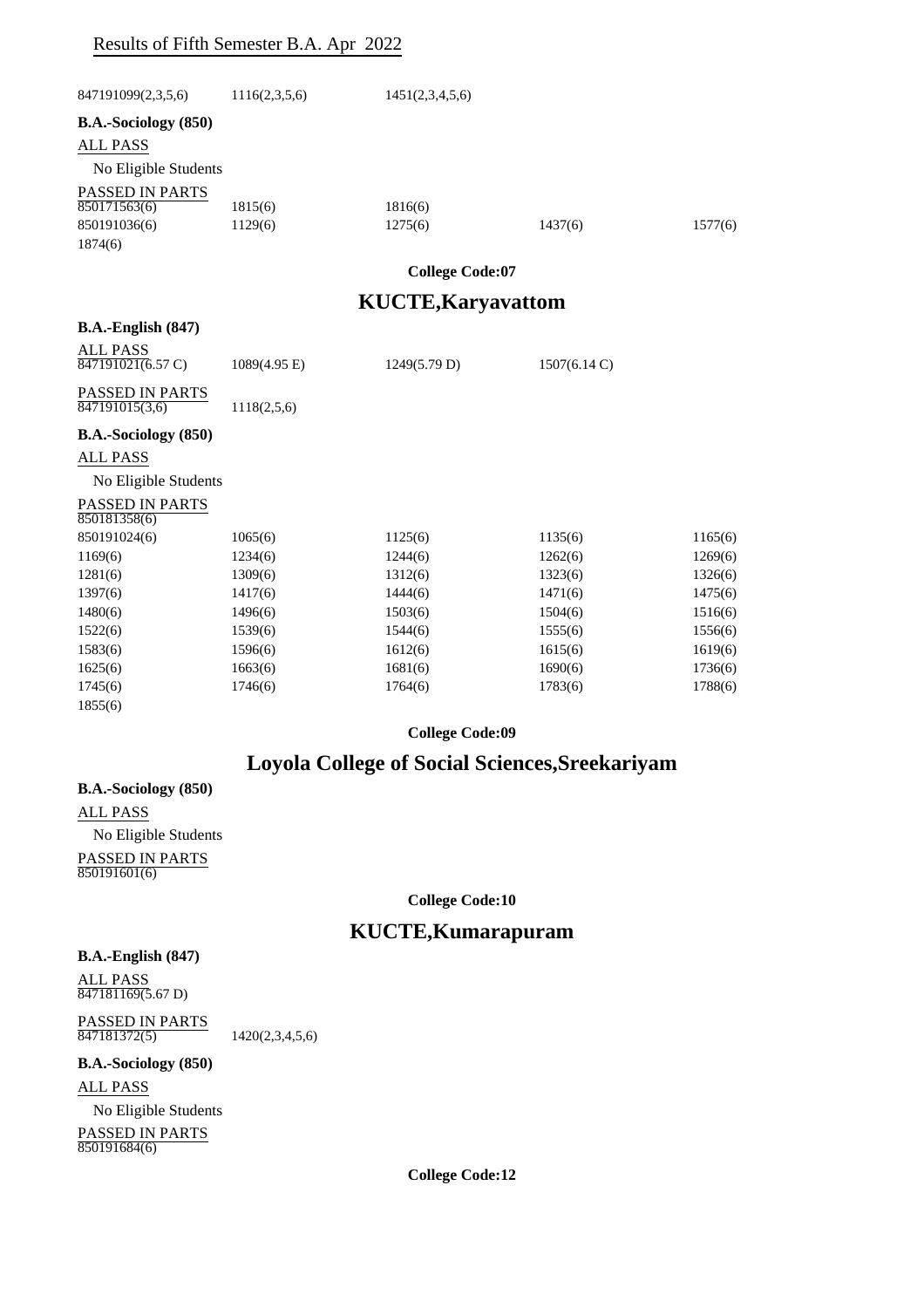# **St. Xavier's College, Thumba Thiruvananthapuram**

### **B.A.-English (847)** ALL PASS PASSED IN PARTS **B.A.-Sociology (850)** ALL PASS No Eligible Students PASSED IN PARTS 847181004(4.79 E) 1021(5.01 D) 1047(5.18 D) 1267(5.28 D) 1364(5.35 D) 1425(5.54 D) 1439(6.02 C) 847181039(4) 1080(4,5) 1096(1) 1104(5) 1115(4) 1256(6) 1346(2,5) 1395(2,4) 1421(2,3) 847191062(1,2,4,5,6) 1149(2,5,6)

**College Code:14**

### **National College, Ambalathara**

## **B.A.-English (847)**

ALL PASS 847191548(5.95 D)

850181525(6) 850191558(6)

#### PASSED IN PARTS 847181379(5,6) 847191092(2,3,5,6)

#### **B.A.-Sociology (850)**

ALL PASS

No Eligible Students PASSED IN PARTS 850191063(6)

**College Code:16**

# **Kunjukrishna Nadar Memorial Govt. Arts & Science College,Kanjiramkulam**

**B.A.-English (847)**

ALL PASS 847191091(5.96 D)

PASSED IN PARTS  $\overline{847191094(2,3,4,5)}$ 

**B.A.-Sociology (850)**

ALL PASS

No Eligible Students

#### PASSED IN PARTS

| 850191001(6) | 1009(6) | 1017(6) | 1020(6) | 1180(6) |
|--------------|---------|---------|---------|---------|
| 1187(6)      | 1194(6) | 1197(6) | 1199(6) | 1201(6) |
| 1229(6)      | 1236(6) | 1426(6) | 1506(6) | 1512(6) |
| 1537(6)      | 1553(6) | 1637(6) | 1659(6) | 1678(6) |
| 1747(6)      | 1749(6) | 1750(6) | 1751(6) | 1753(6) |
|              |         |         |         |         |

**College Code:17**

# **V. T. M. N. S. S. College, Dhanuvachapuram**

**B.A.-English (847)** ALL PASS 847191148(6.00 C)

PASSED IN PARTS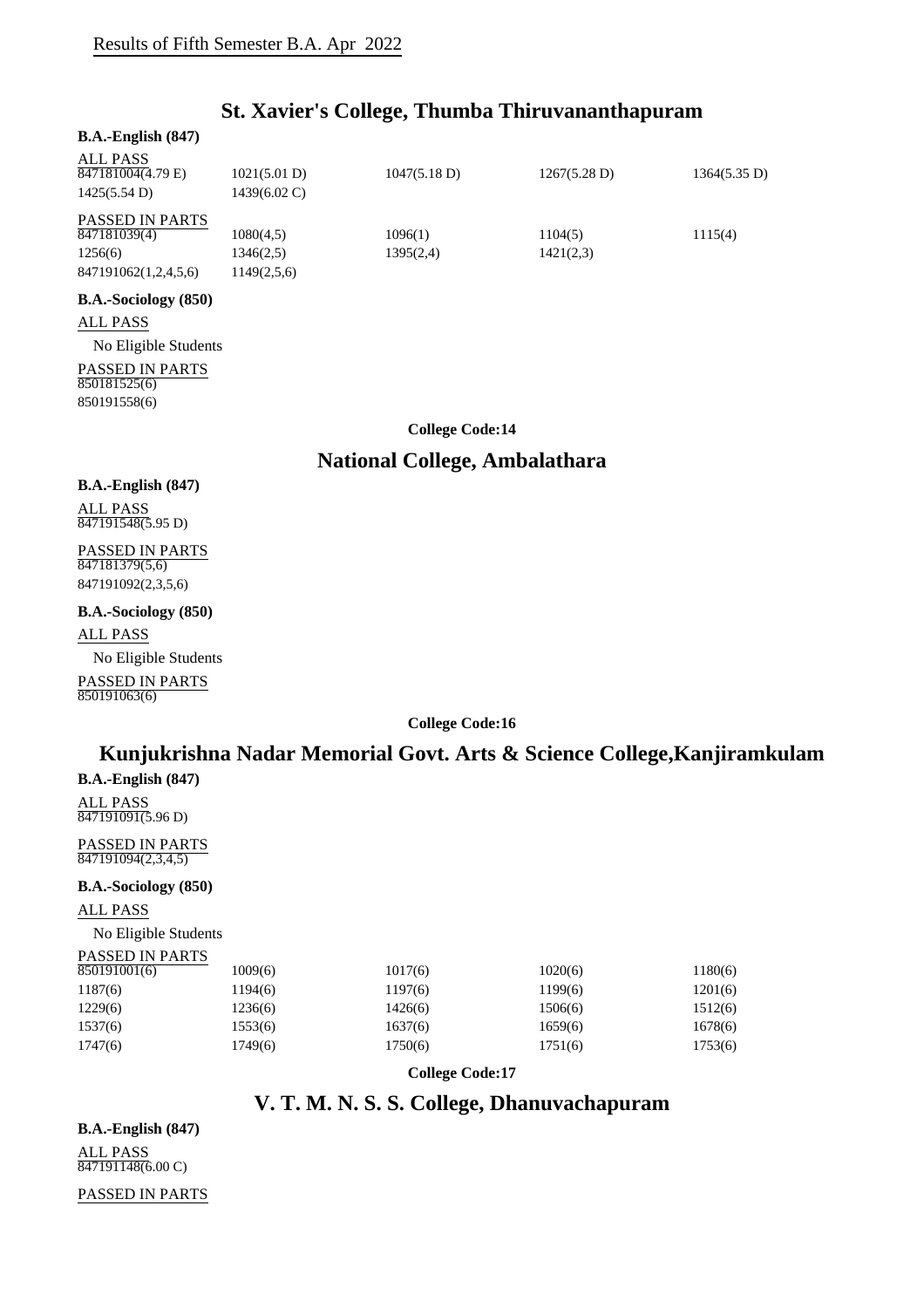# Results of Fifth Semester B.A. Apr 2022

| 847181295(2)<br>847191010(2,3,5,6)                                                                                                  | 1036(2,3,5,6)                                                | 1208(2,3,5,6)                                | 1302(2,3,5,6)                      | 1314(2,3,5,6)                  |
|-------------------------------------------------------------------------------------------------------------------------------------|--------------------------------------------------------------|----------------------------------------------|------------------------------------|--------------------------------|
| B.A.-Sociology (850)                                                                                                                |                                                              |                                              |                                    |                                |
| ALL PASS<br>850181095(6.80 C)                                                                                                       |                                                              |                                              |                                    |                                |
| PASSED IN PARTS<br>850171532(6)<br>850191046(6)<br>1552(6)                                                                          | 1049(6)<br>1713(6)                                           | 1488(6)<br>1802(6)                           | 1536(6)<br>1840(6)                 | 1540(6)                        |
|                                                                                                                                     |                                                              | <b>College Code:18</b>                       |                                    |                                |
|                                                                                                                                     |                                                              | <b>Emmanuel College, Thiruvananthapuram</b>  |                                    |                                |
| $B.A.-English (847)$                                                                                                                |                                                              |                                              |                                    |                                |
| ALL PASS<br>847181091(5.84 D)<br>$1363(4.85 \text{ E})$                                                                             | $1106(6.47 \text{ C})$                                       | 1122(5.24 D)                                 | 1242(5.18 D)                       | 1272(5.90 D)                   |
| PASSED IN PARTS<br>$\overline{847181069(1,2,5)}$                                                                                    |                                                              |                                              |                                    |                                |
|                                                                                                                                     |                                                              | <b>College Code:19</b>                       |                                    |                                |
|                                                                                                                                     |                                                              | Christian College, Kattakkada                |                                    |                                |
| <b>B.A.-English (847)</b>                                                                                                           |                                                              |                                              |                                    |                                |
| <b>ALL PASS</b><br>$\overline{847171256(5.47 \text{ D})}$<br>847181005(5.55 D)<br>847191115(6.58 C)<br>1381(5.45 D)<br>1473(6.23 C) | 1442(5.43 D)<br>1085(5.41 D)<br>1239(5.76 D)<br>1383(6.36 C) | 1126(5.25 D)<br>1252(6.09 C)<br>1385(6.31 C) | 1376(6.69 C)<br>1398(5.40 D)       | 1378(5.46 D)<br>1468(6.61 C)   |
| PASSED IN PARTS<br>$\overline{847171014(1)}$<br>847191209(2,3,5,6)<br>1380(2,3,5,6)<br>1399(2,3,5,6)                                | 1220(2,3,5,6)<br>1384(5,6)                                   | 1374(2,3,5,6)<br>1395(2,5,6)                 | 1375(2,3,4,5,6)<br>1396(1,2,3,5,6) | 1377(2,3,5,6)<br>1397(2,3,5,6) |
| B.A.-Sociology (850)                                                                                                                |                                                              |                                              |                                    |                                |
| ALL PASS                                                                                                                            |                                                              |                                              |                                    |                                |
| No Eligible Students                                                                                                                |                                                              |                                              |                                    |                                |
| PASSED IN PARTS<br>850181182(6)                                                                                                     |                                                              |                                              |                                    |                                |
| 850191008(6)<br>1034(6)                                                                                                             | 1010(6)<br>1037(6)                                           | 1011(6)<br>1042(6)                           | 1025(6)<br>1096(6)                 | 1029(6)<br>1104(6)             |
| 1113(6)                                                                                                                             | 1115(6)                                                      | 1117(6)                                      | 1146(6)                            | 1231(6)                        |
| 1245(6)                                                                                                                             | 1253(6)                                                      | 1265(6)                                      | 1308(6)                            | 1341(6)                        |
| 1357(6)                                                                                                                             | 1422(6)                                                      | 1457(6)                                      | 1473(6)                            | 1524(6)                        |
| 1585(6)                                                                                                                             | 1628(6)                                                      | 1632(6)                                      | 1642(6)                            | 1648(6)                        |
| 1864(6)                                                                                                                             | 1877(6)                                                      |                                              |                                    |                                |
|                                                                                                                                     |                                                              | <b>College Code:21</b>                       |                                    |                                |

# **Govt. College,Nedumangad**

ALL PASS  $\overline{847191044(5.93 \text{ D})}$  1129(5.36 D)

PASSED IN PARTS 847171341(1,2,5) 847191112(1,2,3,5,6)

**B.A.-Sociology (850)**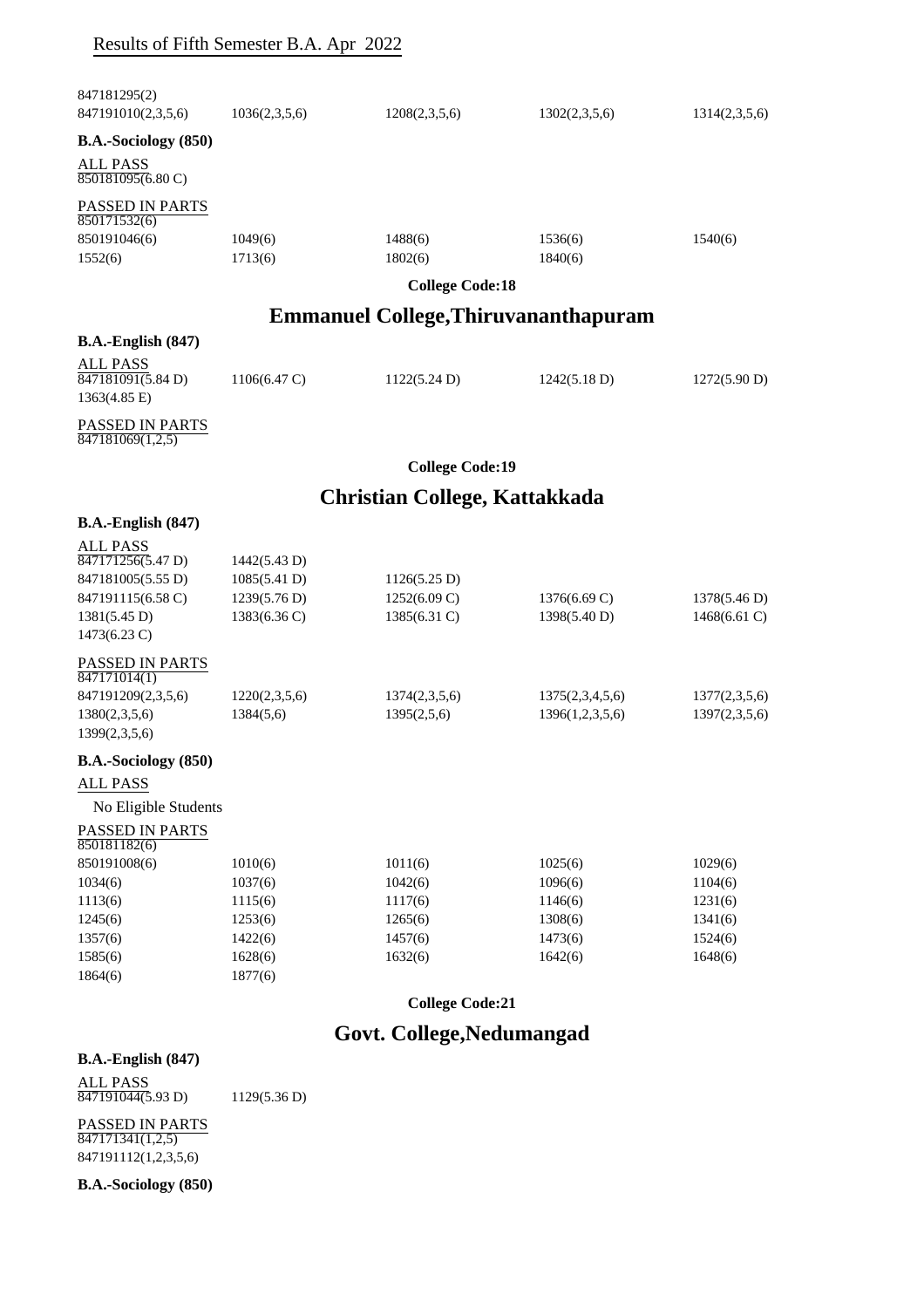| <b>ALL PASS</b>                                    |                        |                                |                    |                    |
|----------------------------------------------------|------------------------|--------------------------------|--------------------|--------------------|
| No Eligible Students                               |                        |                                |                    |                    |
| PASSED IN PARTS<br>850191057(6)                    | 1227(6)                | 1254(6)                        | 1337(6)            | 1345(6)            |
| 1353(6)<br>1871(6)                                 | 1403(6)                | 1435(6)                        | 1634(6)            | 1685(6)            |
|                                                    |                        | <b>College Code:23</b>         |                    |                    |
|                                                    |                        |                                |                    |                    |
|                                                    |                        | <b>Govt. College, Attingal</b> |                    |                    |
| $B.A.-English (847)$                               |                        |                                |                    |                    |
| <b>ALL PASS</b><br>847171117(6.06 C)               | 1138(5.35 D)           | 1178(5.35 D)                   |                    |                    |
| 847181044(4.99 E)                                  | $1100(6.01)$ C)        | 1133(5.57 D)                   | 1274(5.33 D)       | $1293(6.21)$ C)    |
| 847191086(7.56 B)                                  | $1119(6.01 \text{ C})$ | 1156(5.76 D)                   |                    |                    |
| PASSED IN PARTS<br>$\overline{847181271(2,3,6)}$   |                        |                                |                    |                    |
| 847191032(2,5,6)                                   | 1078(1,2,3,6)          | 1141(2)                        | 1142(2,6)          | 1211(2,5,6)        |
| 1229(1,2,5,6)                                      | 1367(2,4,5,6)          | 1403(2,3,5,6)                  | 1415(2,3,4,5,6)    | 1530(2,4,5,6)      |
| B.A.-Sociology (850)                               |                        |                                |                    |                    |
| <b>ALL PASS</b>                                    |                        |                                |                    |                    |
| No Eligible Students                               |                        |                                |                    |                    |
| PASSED IN PARTS<br>850181075(6)                    |                        |                                |                    |                    |
| 850191016(6)                                       | 1032(6)                | 1069(6)                        | 1088(6)            | 1089(6)            |
| 1116(6)                                            | 1134(6)                | 1206(6)                        | 1214(6)            | 1228(6)            |
| 1230(6)<br>1423(6)                                 | 1325(6)<br>1424(6)     | 1368(6)<br>1429(6)             | 1407(6)<br>1459(6) | 1414(6)<br>1461(6) |
| 1682(6)                                            | 1700(6)                | 1707(6)                        | 1714(6)            | 1806(6)            |
|                                                    |                        | <b>College Code:24</b>         |                    |                    |
|                                                    |                        |                                |                    |                    |
|                                                    |                        | S. N. College, Varkala         |                    |                    |
| $B.A.-English (847)$                               |                        |                                |                    |                    |
| <b>ALL PASS</b><br>$\sqrt{847191050(5.76)}$        | 1509(7.51 B)           |                                |                    |                    |
| PASSED IN PARTS                                    |                        |                                |                    |                    |
| 847171262(2)<br>847191019(6)                       | 1366(6)                |                                |                    |                    |
|                                                    |                        |                                |                    |                    |
| B.A.-Sociology (850)                               |                        |                                |                    |                    |
| ALL PASS                                           |                        |                                |                    |                    |
| No Eligible Students                               |                        |                                |                    |                    |
| PASSED IN PARTS<br>850171098(6)                    |                        |                                |                    |                    |
| 850191003(6)                                       | 1031(6)                | 1048(6)                        | 1078(6)            | 1462(6)            |
| 1551(6)                                            | 1800(6)                | 1832(6)                        |                    |                    |
|                                                    |                        | <b>College Code:28</b>         |                    |                    |
|                                                    |                        | M.M.N.S.S, Kottiyam            |                    |                    |
| $B.A.-English (847)$                               |                        |                                |                    |                    |
| <b>ALL PASS</b>                                    |                        |                                |                    |                    |
| $847191049(6.24 \text{ C})$                        | 1075(5.52 D)           | $1113(5.65 \text{ D})$         | 1247(5.71 D)       | 1248(5.29 D)       |
| PASSED IN PARTS<br>$\overline{847191069(2,3,5,6)}$ | 1140(2,3,4,5,6)        |                                |                    |                    |
| B.A.-Sociology (850)                               |                        |                                |                    |                    |
| <b>ALL PASS</b>                                    |                        |                                |                    |                    |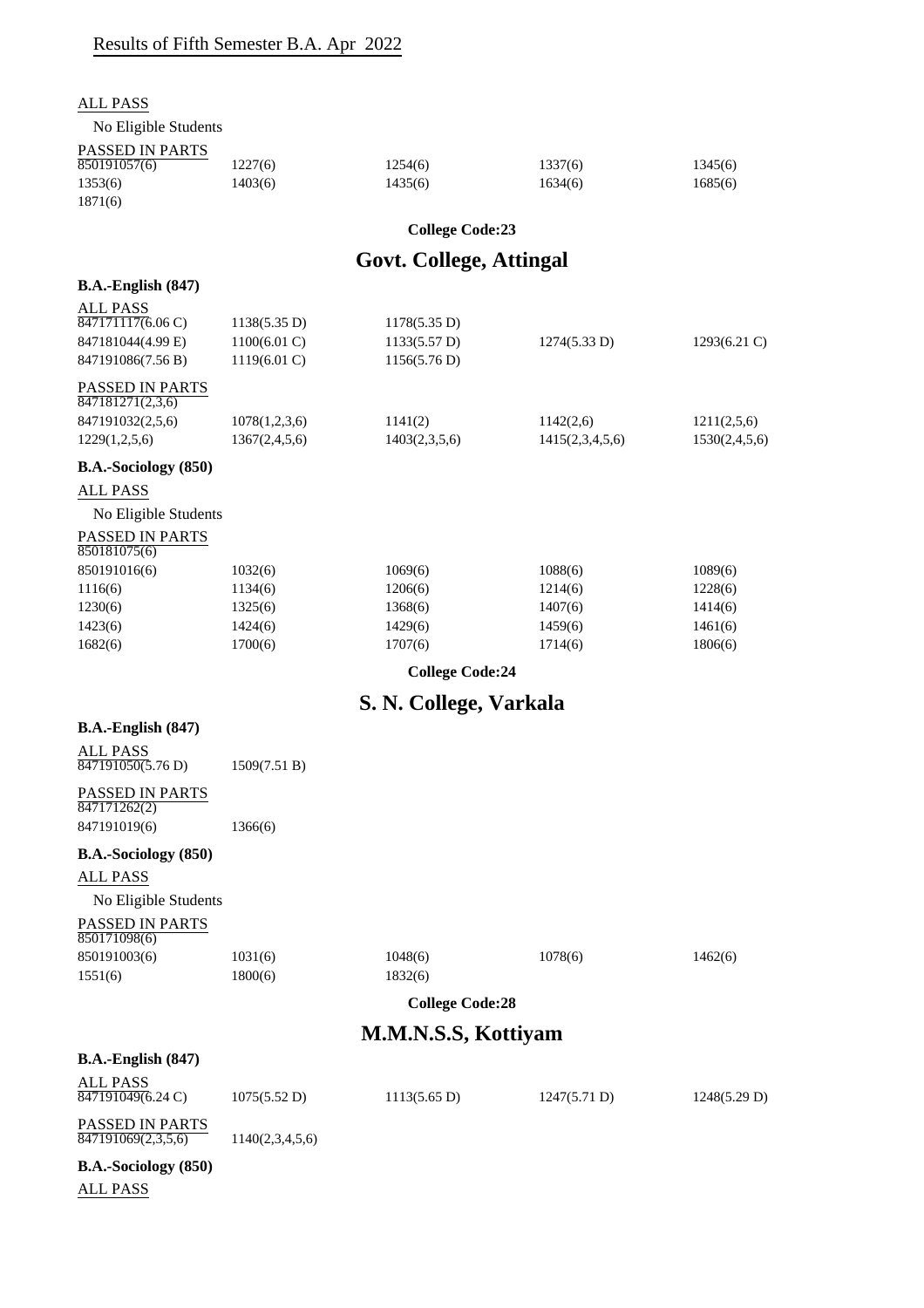# No Eligible Students

PASSED IN PARTS

No Eligible Students

#### **College Code:29**

# **S. N. College, Kollam**

### **B.A.-English (847)**

| <b>ALL PASS</b><br>$\overline{847171367(5.19 D)}$ |                 |                                            |                        |                 |
|---------------------------------------------------|-----------------|--------------------------------------------|------------------------|-----------------|
| 847181319(5.34 D)                                 | 1321(4.66 E)    | 1333(5.79 D)                               | 1455(6.65 C)           |                 |
| 847191144(6.46 C)                                 | 1160(5.56 D)    | 1161(5.73 D)                               | 1257(5.95 D)           | 1269(6.52 C)    |
| 1270(4.75 E)                                      | 1271(5.59 D)    | 1277(5.51 D)                               | 1279(4.99 E)           | 1280(6.59 C)    |
| 1281(5.16 D)                                      | 1283(5.35 D)    | 1284(5.77 D)                               | 1332(6.69 C)           | 1343(6.20 C)    |
| 1349(6.11 C)                                      | 1359(5.48 D)    | 1362(5.57 D)                               | 1435(6.75 C)           | 1453(5.33 D)    |
| 1478(6.22 C)                                      | 1480(6.55 C)    |                                            |                        |                 |
| PASSED IN PARTS                                   |                 |                                            |                        |                 |
| $\overline{847171454(2,3,5,6)}$                   | 1478(2,3,4,5)   |                                            |                        |                 |
| 847181334(2,6)                                    | 1454(1,2,3,5,6) |                                            |                        |                 |
| 847191254(2,3,5,6)                                | 1256(2,3,5,6)   | 1258(2,3,5)                                | 1260(2,3,5,6)          | 1262(1,2,3,5,6) |
| 1263(2,5,6)                                       | 1265(5)         | 1266(2)                                    | 1272(2,3,5,6)          | 1273(2)         |
| 1278(1,6)                                         | 1285(1,2,3,5,6) | 1335(2,4,5,6)                              | 1338(1,3,5,6)          | 1339(2,3,4,5)   |
| 1340(1,2,3,5,6)                                   | 1342(2,3,4,5,6) | 1344(1,2,3,5,6)                            | 1345(1,2,3,5,6)        | 1346(2,3,5,6)   |
| 1347(2,3,5,6)                                     | 1348(2,3,5,6)   | 1351(2,3,4,5,6)                            | 1352(1,2,3,5,6)        | 1353(2,3,5)     |
| 1354(2,3,5,6)                                     | 1355(2,5,6)     | 1363(6)                                    | 1394(2,5,6)            | 1417(3,5,6)     |
| 1446(1,2,3,5,6)                                   | 1460(2,3,6)     | 1467(5)                                    | 1518(2,5)              |                 |
| B.A.-Sociology (850)                              |                 |                                            |                        |                 |
| <b>ALL PASS</b>                                   |                 |                                            |                        |                 |
| No Eligible Students                              |                 |                                            |                        |                 |
| PASSED IN PARTS                                   |                 |                                            |                        |                 |
| 850191246(6)                                      | 1350(6)         | 1351(6)                                    | 1502(6)                | 1723(6)         |
| 1808(6)                                           | 1857(6)         | 1867(6)                                    |                        |                 |
|                                                   |                 | <b>College Code:32</b>                     |                        |                 |
|                                                   |                 | T. K. M. College of Arts & Science, Kollam |                        |                 |
| <b>B.A.-English (847)</b>                         |                 |                                            |                        |                 |
| <b>ALL PASS</b>                                   |                 |                                            |                        |                 |
| $\sqrt{847191191(5.52 \text{ D})}$                | 1200(7.04 B)    | 1201(5.82 D)                               | $1424(6.50 \text{ C})$ | $1449(6.95)$ C) |
| 1450(7.02 B)                                      |                 |                                            |                        |                 |
| PASSED IN PARTS<br>847171606(2,4,5,6)             |                 |                                            |                        |                 |
| 847191194(2,3,4,5,6)                              | 1196(1)         | 1202(2,3,4,5,6)                            |                        |                 |
|                                                   |                 |                                            |                        |                 |
| B.A.-Sociology (850)                              |                 |                                            |                        |                 |
| <b>ALL PASS</b>                                   |                 |                                            |                        |                 |

No Eligible Students

# PASSED IN PARTS

| 850191128(6) | 1132(6) | 1133(6) | 1138(6) | 1141(6) |
|--------------|---------|---------|---------|---------|
| 1142(6)      | 1147(6) | 1161(6) |         |         |

**College Code:33**

**B.J.M Govt. College, Chavara**

**B.A.-English (847)** ALL PASS 847181303(5.21 D)

PASSED IN PARTS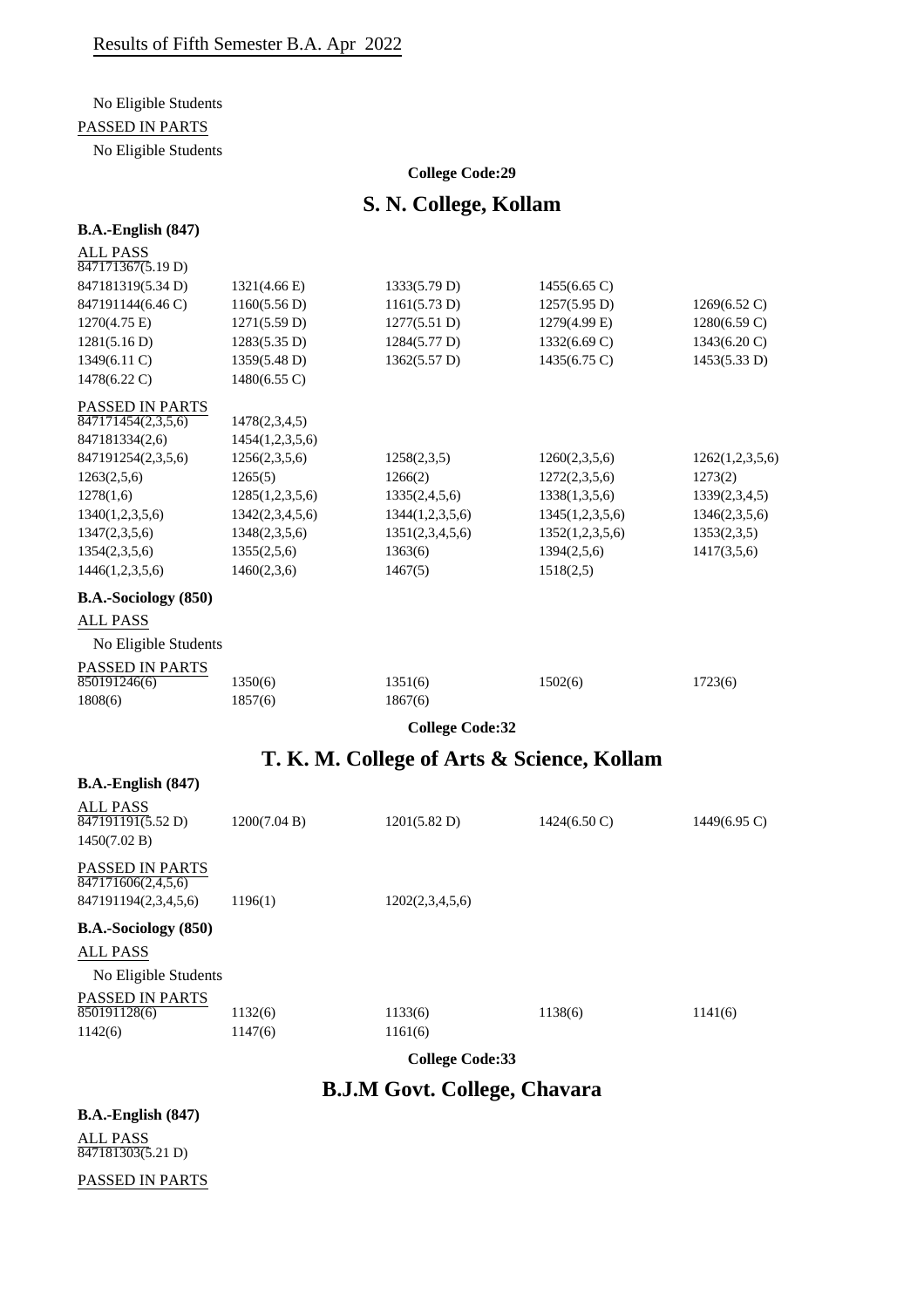No Eligible Students **B.A.-Sociology (850)** ALL PASS No Eligible Students PASSED IN PARTS 850191359(6)

**College Code:34**

# **D.B. College, Sasthamcottah**

PASSED IN PARTS No Eligible Students **B.A.-Sociology (850)** ALL PASS No Eligible Students PASSED IN PARTS No Eligible Students

**B.A.-English (847)**

 $\frac{1}{847191227(6.46 \text{ C})}$ 

ALL PASS

**College Code:38**

# **N. S. S. College, Nilamel**

| B.A.-English (847) |  |
|--------------------|--|
|--------------------|--|

| ALL PASS          |                        |
|-------------------|------------------------|
| 847191083(6.44 C) | $1179(6.07 \text{ C})$ |

| PASSED IN PARTS    |               |               |
|--------------------|---------------|---------------|
| 847191072(2,3,5,6) | 1319(2,3,5,6) | 1541(2,3,5,6) |

**B.A.-Sociology (850)**

ALL PASS

No Eligible Students PASSED IN PARTS 850191030(6) 1047(6) 1047(6) 1077(6) 1106(6) 1215(6) 1294(6) 1328(6) 1364(6) 1419(6)

1420(6) 1514(6) 1657(6) 1689(6) 1875(6)

**College Code:40**

# **St. John's College, Anchal**

**B.A.-English (847)**

| <b>B.A.</b> -Sociology (850)               |              |              |                 |              |
|--------------------------------------------|--------------|--------------|-----------------|--------------|
| 1203(1)                                    | 1208(2,5)    | 1214(4,5)    |                 |              |
| 1168(1)                                    | 1171(4)      | 1177(5)      | 1191(4)         | 1198(1)      |
| <b>PASSED IN PARTS</b><br>847181155(1,2,5) | 1156(1)      | 1159(2)      | 1160(2,5)       | 1165(1)      |
| 847191418(7.67 B)                          | 1436(7.32 B) |              |                 |              |
| 1231(5.29 D)                               | 1359(4.92 E) |              |                 |              |
| $1192(4.89)$ E)                            | 1193(5.42 D) | 1207(5.16 D) | $1220(4.36)$ E) | 1227(4.80 E) |
| 847181141(5.78 D)                          | 1157(5.46 D) | 1163(5.49 D) | 1164(5.70 D)    | 1190(5.62 D) |
| <b>ALL PASS</b><br>847171562(5.56 D)       |              |              |                 |              |
|                                            |              |              |                 |              |

## **B.A.-Sociology (850)**

ALL PASS No Eligible Students PASSED IN PARTS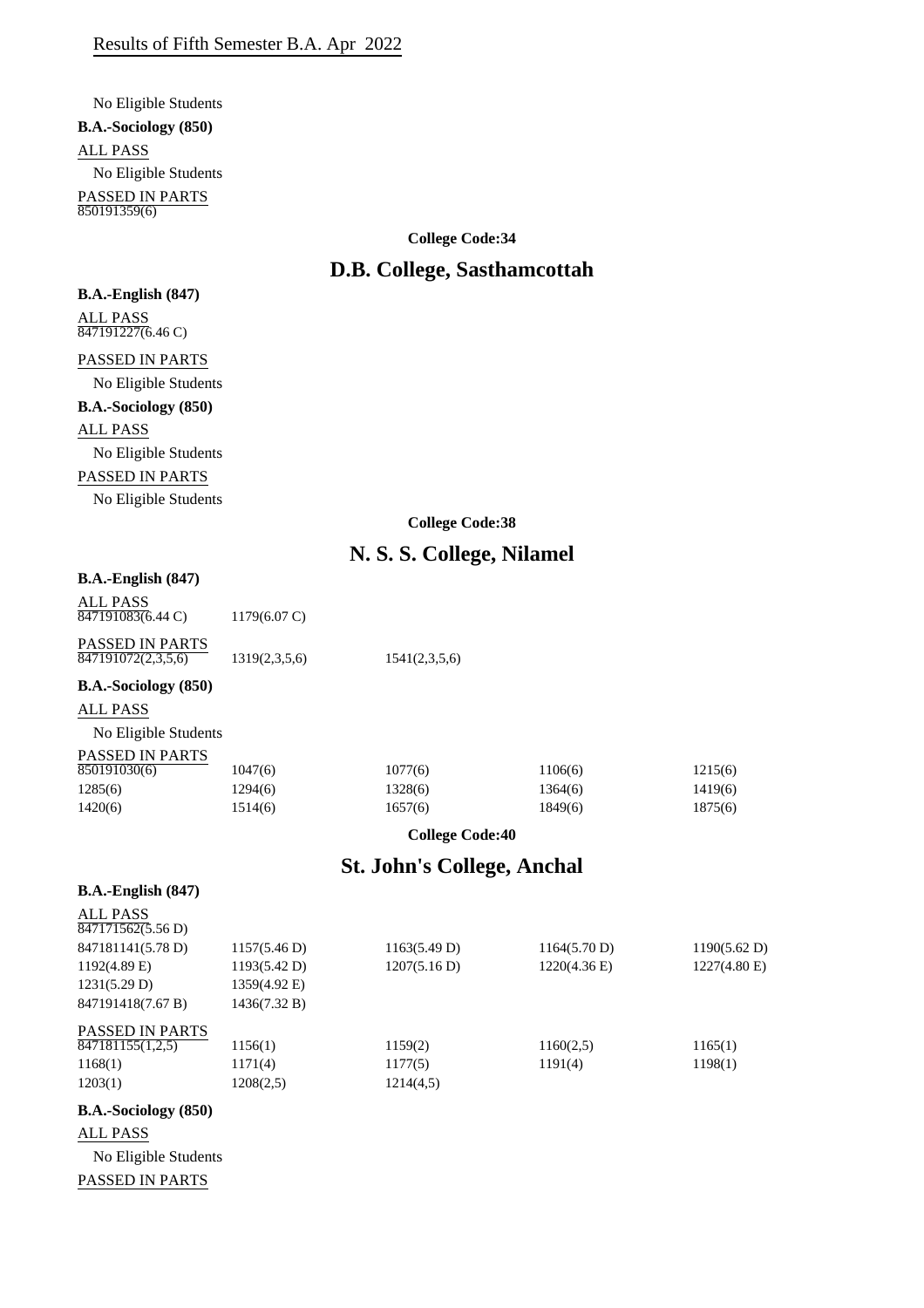### Results of Fifth Semester B.A. Apr 2022

| 850191172(6)<br>1796(6)                              | 1250(6)         | 1379(6)                      | 1418(6) | 1734(6) |
|------------------------------------------------------|-----------------|------------------------------|---------|---------|
|                                                      |                 | <b>College Code:41</b>       |         |         |
|                                                      |                 | <b>S.N. College, Punalur</b> |         |         |
| $B.A.-English (847)$                                 |                 |                              |         |         |
| <b>ALL PASS</b><br>$847191063(6.63 \text{ C})$       |                 |                              |         |         |
| PASSED IN PARTS<br>$\overline{847191097(1,2,3,5,6)}$ | 1120(2,3,4,5,6) | 1159(1,2,6)                  |         |         |
| <b>B.A.-Sociology</b> (850)                          |                 |                              |         |         |
| <b>ALL PASS</b>                                      |                 |                              |         |         |
| No Eligible Students                                 |                 |                              |         |         |
| PASSED IN PARTS<br>850191613(6)                      | 1846(6)         |                              |         |         |
|                                                      |                 | <b>College Code:42</b>       |         |         |
|                                                      |                 | S. G. College, Kottarakkara  |         |         |
| <b>B.A.-English (847)</b>                            |                 |                              |         |         |
| <b>ALL PASS</b>                                      |                 |                              |         |         |
| No Eligible Students                                 |                 |                              |         |         |
| PASSED IN PARTS<br>847191533(2,3,5,6)                |                 |                              |         |         |
| B.A.-Sociology (850)                                 |                 |                              |         |         |
| <b>ALL PASS</b>                                      |                 |                              |         |         |
| No Eligible Students                                 |                 |                              |         |         |
| PASSED IN PARTS<br>850191218(6)                      | 1606(6)         |                              |         |         |
|                                                      |                 | <b>College Code:44</b>       |         |         |
|                                                      |                 | $\sim$ $\blacksquare$        |         |         |

### **M. S. M. College, Kayamkulam**

#### **B.A.-English (847)**

ALL PASS

| 847171467(5.59 D)      |                        |                 |               |                 |
|------------------------|------------------------|-----------------|---------------|-----------------|
| 847191047(6.20 C)      | $1061(6.70 \text{ C})$ | 1133(5.17 D)    | 1134(5.33 D)  | $1174(6.61)$ C) |
| $1186(6.22 \text{ C})$ | $1187(6.24 \text{ C})$ | 1188(5.30 D)    | 1400(5.31 D)  | 1458(5.31 D)    |
| PASSED IN PARTS        |                        |                 |               |                 |
| 847191059(2,3,4,5,6)   | 1128(2,3,5,6)          | 1135(2,3,4,5,6) | 1155(2,3,5,6) | 1185(2,3,4,5,6) |
| 1225(2,3,4,5,6)        | 1454(6)                |                 |               |                 |

#### **B.A.-Sociology (850)**

ALL PASS

No Eligible Students PASSED IN PARTS 850191546(6)

**College Code:46**

# **S. D. College, Alappuzha**

**B.A.-English (847)** ALL PASS

No Eligible Students PASSED IN PARTS  $\overline{847191147(2,3,5,6)}$  1516(2,3,4,5,6)

**B.A.-Sociology (850)**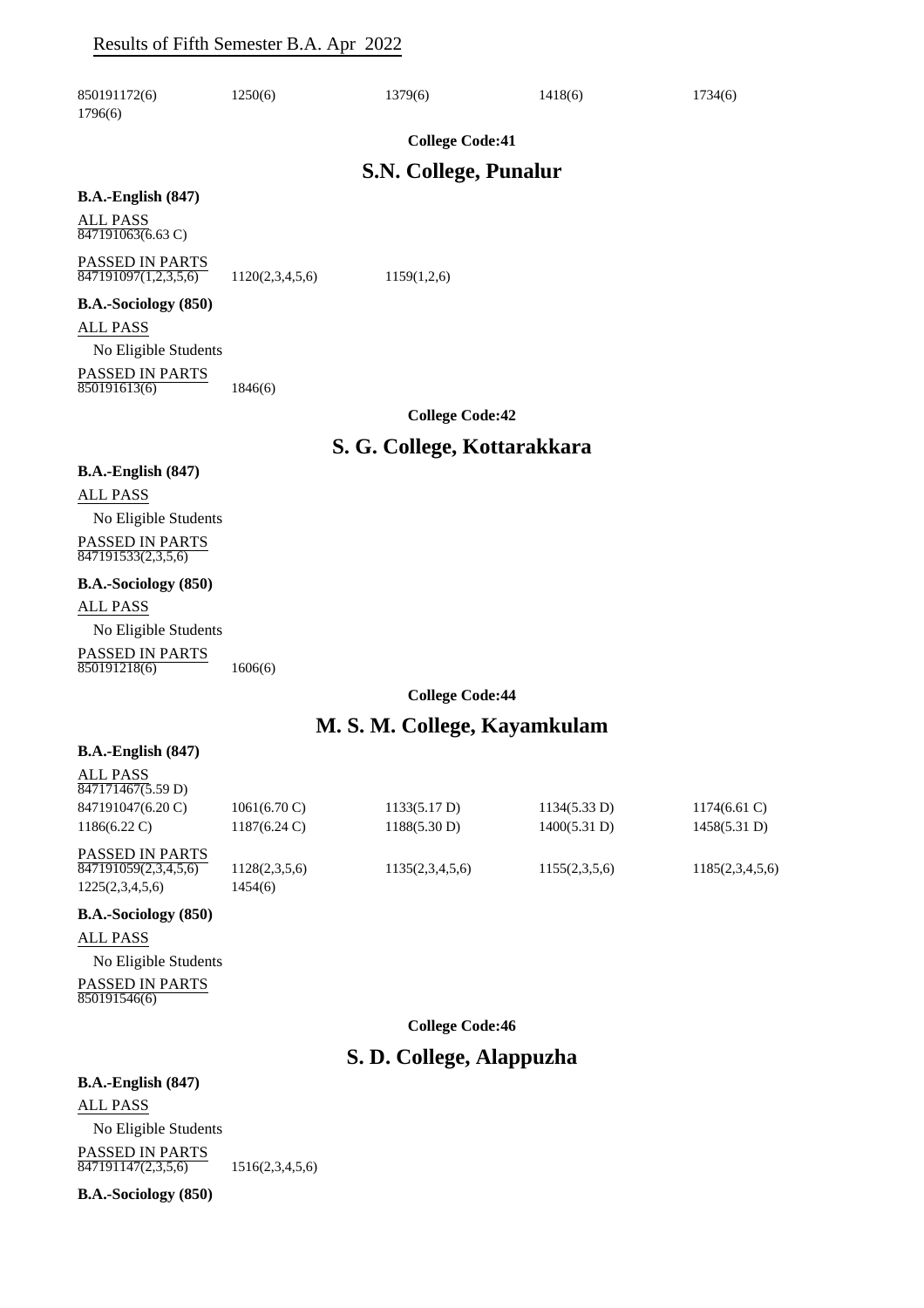ALL PASS

No Eligible Students

PASSED IN PARTS

850191278(6) 1342(6)

### **College Code:48**

# **S.N. College, Cherthala**

| $B.A.-English (847)$                                |                 |                            |         |
|-----------------------------------------------------|-----------------|----------------------------|---------|
| <b>ALL PASS</b><br>$847181243(4.65 \text{ E})$      |                 |                            |         |
| <b>PASSED IN PARTS</b><br>847181060(5)              | 1068(5)         | 1392(2,5)                  | 1398(2) |
| 847191145(2,3,4,5,6)<br><b>B.A.-Sociology</b> (850) |                 |                            |         |
| ALL PASS                                            |                 |                            |         |
| No Eligible Students                                |                 |                            |         |
| <b>PASSED IN PARTS</b><br>850191331(6)              | 1389(6)         | 1470(6)                    | 1557(6) |
|                                                     |                 | <b>College Code:56</b>     |         |
|                                                     |                 | N. S. S. College, Pandalam |         |
| $B.A.-English (847)$                                |                 |                            |         |
| <b>ALL PASS</b>                                     |                 |                            |         |
| No Eligible Students                                |                 |                            |         |
| <b>PASSED IN PARTS</b><br>847191008(2,3,4,5,6)      | 1009(2,3,4,5,6) |                            |         |
| <b>B.A.-Sociology</b> (850)                         |                 |                            |         |
| ALL PASS                                            |                 |                            |         |
| No Eligible Students                                |                 |                            |         |

PASSED IN PARTS

850191239(6) 1643(6)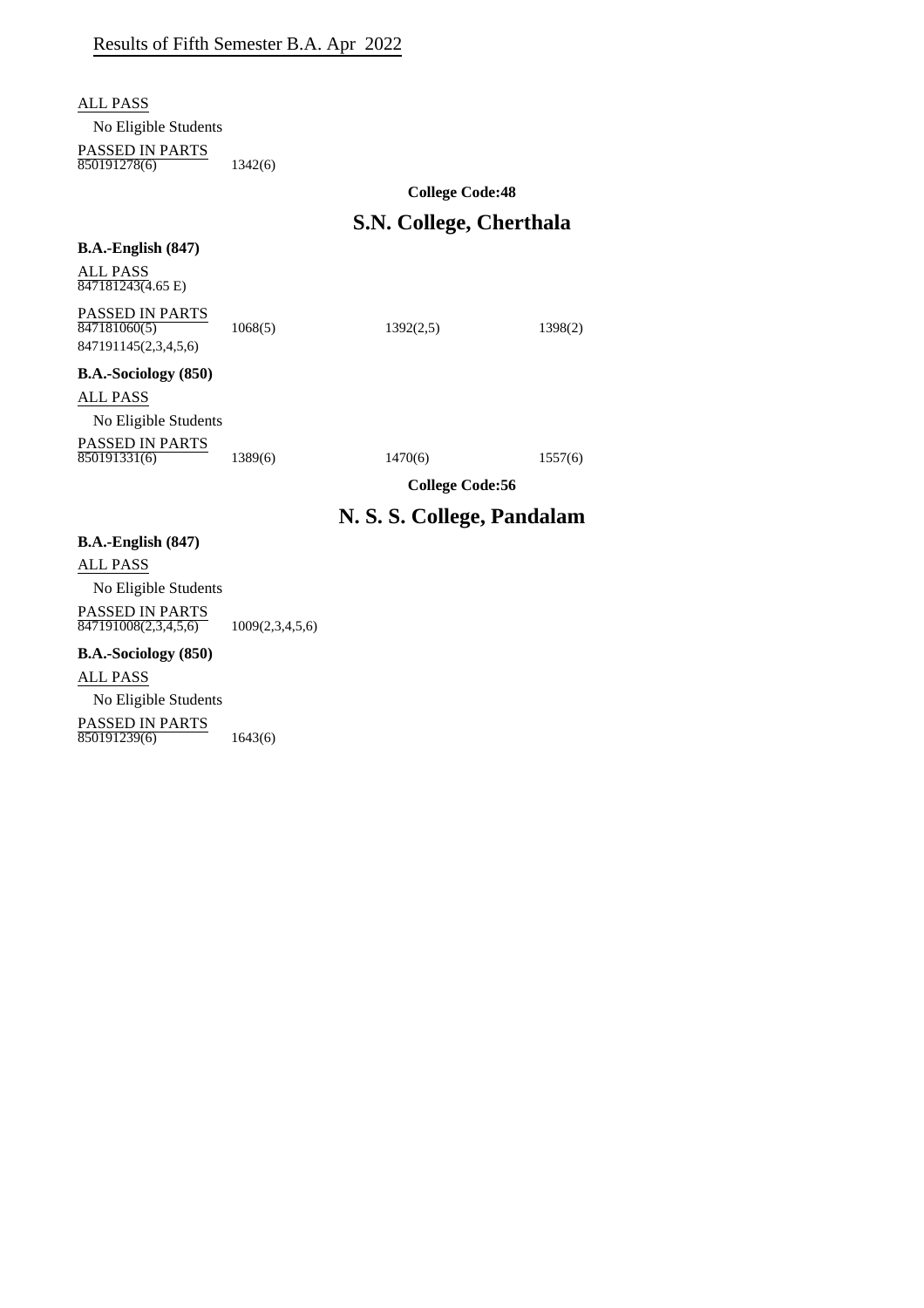#### **College Code:00**

### **SDE Kariyavattom**

**B.A.-English (847)**

COURSE PASS (CCPA scores given in brackets)

No Eligible Students

ALL PASS(Semester scores given in brackets)  $847171437(5.07 D)$ 

#### PASSED IN PARTS

 $847171011(1)$ 

847191028(1,3,4,5) 1068(1,2,3,4,5) 1084(1) 1093(1,2,3,4,5) 1184(1,3,4,5) 1218(1,2,3,4,5) 1425(1,3,4,5)

**B.A.-Sociology (850)**

COURSE PASS (CCPA scores given in brackets)

No Eligible Students

ALL PASS(Semester scores given in brackets)

No Eligible Students

#### PASSED IN PARTS

No Eligible Students

SUSPECTED MALPRACTICE 850191622

**College Code:01**

# **University College, Thiruvananthapuram**

#### **B.A.-English (847)**

COURSE PASS (CCPA scores given in brackets)

847171620(6.390 C) 847191082(6.850 C) 1231(7.610 B)

ALL PASS(Semester scores given in brackets)

| 847171538(5.27 D)      | $1620(6.66 \text{ C})$ |                        |                 |               |
|------------------------|------------------------|------------------------|-----------------|---------------|
| 847191030(5.45 D)      | 1051(5.01 D)           | $1082(6.66 \text{ C})$ | 1231(7.18 B)    | 1463(5.27 D)  |
| <b>PASSED IN PARTS</b> |                        |                        |                 |               |
| 847191004(1,3,4,5)     | 1006(3,4,5)            | 1023(1,3,4,5)          | 1085(1,3,4,5,6) | 1136(1,2)     |
| 1167(1,2,3,4,5)        | 1182(3,4,5)            | 1207(1,2,3,4,5)        | 1213(1,3,4,5)   | 1233(1,3,4,5) |
| 1234(1,2,3,4,5)        | 1236(1,3,4,5,6)        | 1299(3,4,5)            | 1318(1,3,4,5)   | 1465(1,3,5)   |
| 1532(1,3,5)            |                        |                        |                 |               |

#### **B.A.-Sociology (850)**

COURSE PASS (CCPA scores given in brackets)

No Eligible Students

ALL PASS(Semester scores given in brackets)

No Eligible Students

PASSED IN PARTS

No Eligible Students

SUSPECTED MALPRACTICE 850191139

**College Code:02**

# **Govt. Sanskrit College, Thiruvananathapuram**

#### **B.A.-English (847)**

COURSE PASS (CCPA scores given in brackets) 847191150(6.550 C) 1433(6.060 C)

ALL PASS(Semester scores given in brackets)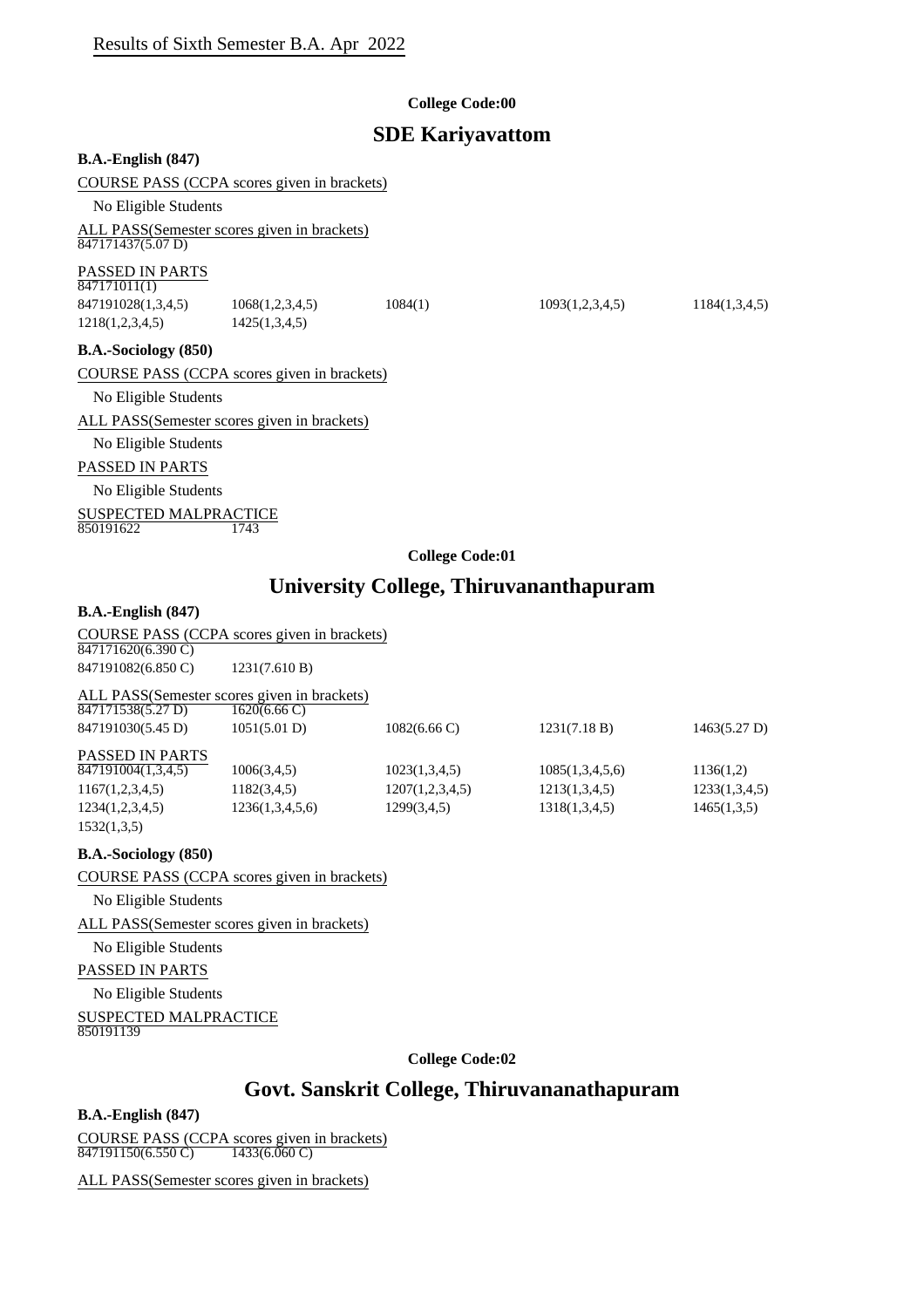|                                                                      | Results of Sixth Semester B.A. Apr 2022                               |                                        |                                              |              |
|----------------------------------------------------------------------|-----------------------------------------------------------------------|----------------------------------------|----------------------------------------------|--------------|
| 847191150(6.25 C)<br>1452(5.35 D)                                    | 1371(7.36 B)<br>1508(6.72 C)                                          | $1407(5.67 \text{ D})$<br>1546(5.59 D) | 1426(5.70 D)<br>1550(5.86 D)                 | 1433(5.96 D) |
| PASSED IN PARTS<br>847181064(1)<br>847191003(1,3,4,5,6)<br>1158(1,5) | 1039(1,3,4,5)<br>1544(1,3,4)                                          | 1053(1,3,4,5,6)                        | 1109(1,3,4,5,6)                              | 1111(6)      |
| B.A.-Sociology (850)                                                 |                                                                       |                                        |                                              |              |
|                                                                      | COURSE PASS (CCPA scores given in brackets)                           |                                        |                                              |              |
| No Eligible Students                                                 |                                                                       |                                        |                                              |              |
|                                                                      | ALL PASS(Semester scores given in brackets)                           |                                        |                                              |              |
| No Eligible Students                                                 |                                                                       |                                        |                                              |              |
| PASSED IN PARTS                                                      |                                                                       |                                        |                                              |              |
| No Eligible Students                                                 |                                                                       |                                        |                                              |              |
|                                                                      |                                                                       | <b>College Code:03</b>                 |                                              |              |
|                                                                      |                                                                       |                                        |                                              |              |
|                                                                      |                                                                       |                                        | Govt. Arts College, Thiruvananthapuram       |              |
| $B.A.-English (847)$                                                 |                                                                       |                                        |                                              |              |
| 847171508(5.520 D)                                                   | COURSE PASS (CCPA scores given in brackets)                           |                                        |                                              |              |
| 847171006(5.01 D)                                                    | ALL PASS(Semester scores given in brackets)<br>1075(5.39 D)           | $1508(5.88 \text{ D})$                 | 1572(5.53 D)                                 |              |
| PASSED IN PARTS                                                      |                                                                       |                                        |                                              |              |
| 847171525(1,2,3,4,5)<br>847191046(3)                                 | 1132(1,3,4,5)                                                         |                                        |                                              |              |
|                                                                      |                                                                       |                                        |                                              |              |
| B.A.-Sociology (850)                                                 |                                                                       |                                        |                                              |              |
|                                                                      | COURSE PASS (CCPA scores given in brackets)                           |                                        |                                              |              |
| No Eligible Students                                                 |                                                                       |                                        |                                              |              |
|                                                                      | ALL PASS(Semester scores given in brackets)                           |                                        |                                              |              |
| No Eligible Students                                                 |                                                                       |                                        |                                              |              |
| PASSED IN PARTS                                                      |                                                                       |                                        |                                              |              |
| No Eligible Students                                                 |                                                                       |                                        |                                              |              |
|                                                                      |                                                                       | <b>College Code:04</b>                 |                                              |              |
|                                                                      |                                                                       |                                        | <b>College for Women, Thiruvananthapuram</b> |              |
| $B.A.-English (847)$                                                 |                                                                       |                                        |                                              |              |
| 847181046(6.800 C)<br>847191251(7.450 B)                             | COURSE PASS (CCPA scores given in brackets)                           |                                        |                                              |              |
| 847181037(6.38 C)<br>847191251(6.65 C)                               | ALL PASS(Semester scores given in brackets)<br>$1046(6.47 \text{ C})$ |                                        |                                              |              |
|                                                                      |                                                                       |                                        |                                              |              |
| PASSED IN PARTS<br>847181006(1,3,5)                                  | 1043(1,2,3,5)                                                         | 1266(2,3)                              | 1351(4)                                      | 1376(4)      |
| 1433(1,3)                                                            | 1436(1,3,4)                                                           |                                        |                                              |              |
| 847191102(1,2,3,4,5)                                                 | 1230(1,2,3,4,5)                                                       | 1493(4,5)                              |                                              |              |
| <b>SUSPECTED MALPRACTICE</b><br>847181313<br>847191017               |                                                                       |                                        |                                              |              |
| B.A.-Sociology (850)                                                 |                                                                       |                                        |                                              |              |
|                                                                      | COURSE PASS (CCPA scores given in brackets)                           |                                        |                                              |              |
| No Eligible Students                                                 |                                                                       |                                        |                                              |              |
|                                                                      | ALL PASS(Semester scores given in brackets)                           |                                        |                                              |              |
|                                                                      |                                                                       |                                        |                                              |              |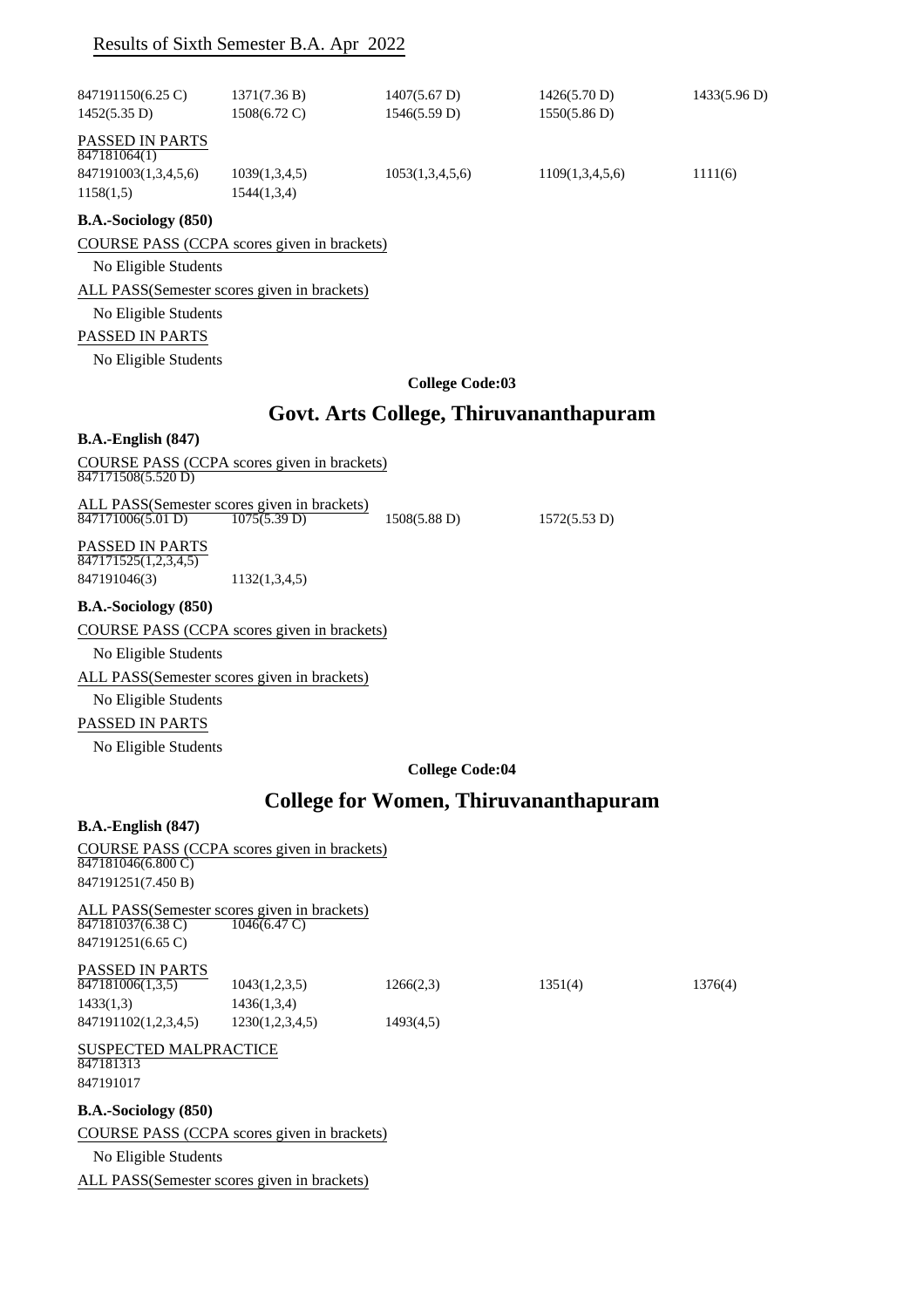No Eligible Students

#### PASSED IN PARTS

No Eligible Students

SUSPECTED MALPRACTICE<br>850191405 1679 850191405

#### **College Code:06**

# **M. G. College, Thiruvananthapuram**

#### **B.A.-English (847)**

COURSE PASS (CCPA scores given in brackets) 847171233(5.170 D)

ALL PASS(Semester scores given in brackets)  $\frac{1}{847171233(5.45 \text{ D})}$ 

#### PASSED IN PARTS

 $\overline{847171234(1,2,4,5)}$  1568(1,2) 847191116(1,3,4,5) 1451(1,3,4,5,6)

#### **B.A.-Sociology (850)**

COURSE PASS (CCPA scores given in brackets)

#### No Eligible Students

ALL PASS(Semester scores given in brackets)

No Eligible Students

#### PASSED IN PARTS

No Eligible Students

#### **College Code:07**

# **KUCTE,Karyavattom**

#### **B.A.-English (847)**

#### COURSE PASS (CCPA scores given in brackets)

No Eligible Students

ALL PASS(Semester scores given in brackets)

#### No Eligible Students

PASSED IN PARTS<br>847191015(3)

1021(1,2,3,4,5) 1089(1,5) 1249(1,3,4,5) 1507(1,2,3,4,5)

#### SUSPECTED MALPRACTICE 847191118

#### **B.A.-Sociology (850)**

COURSE PASS (CCPA scores given in brackets)

No Eligible Students

ALL PASS(Semester scores given in brackets)

No Eligible Students

PASSED IN PARTS

No Eligible Students

#### SUSPECTED MALPRACTICE<br>850191326 1556 850191326

**College Code:09**

# **Loyola College of Social Sciences,Sreekariyam**

#### **B.A.-Sociology (850)**

COURSE PASS (CCPA scores given in brackets)

No Eligible Students

ALL PASS(Semester scores given in brackets)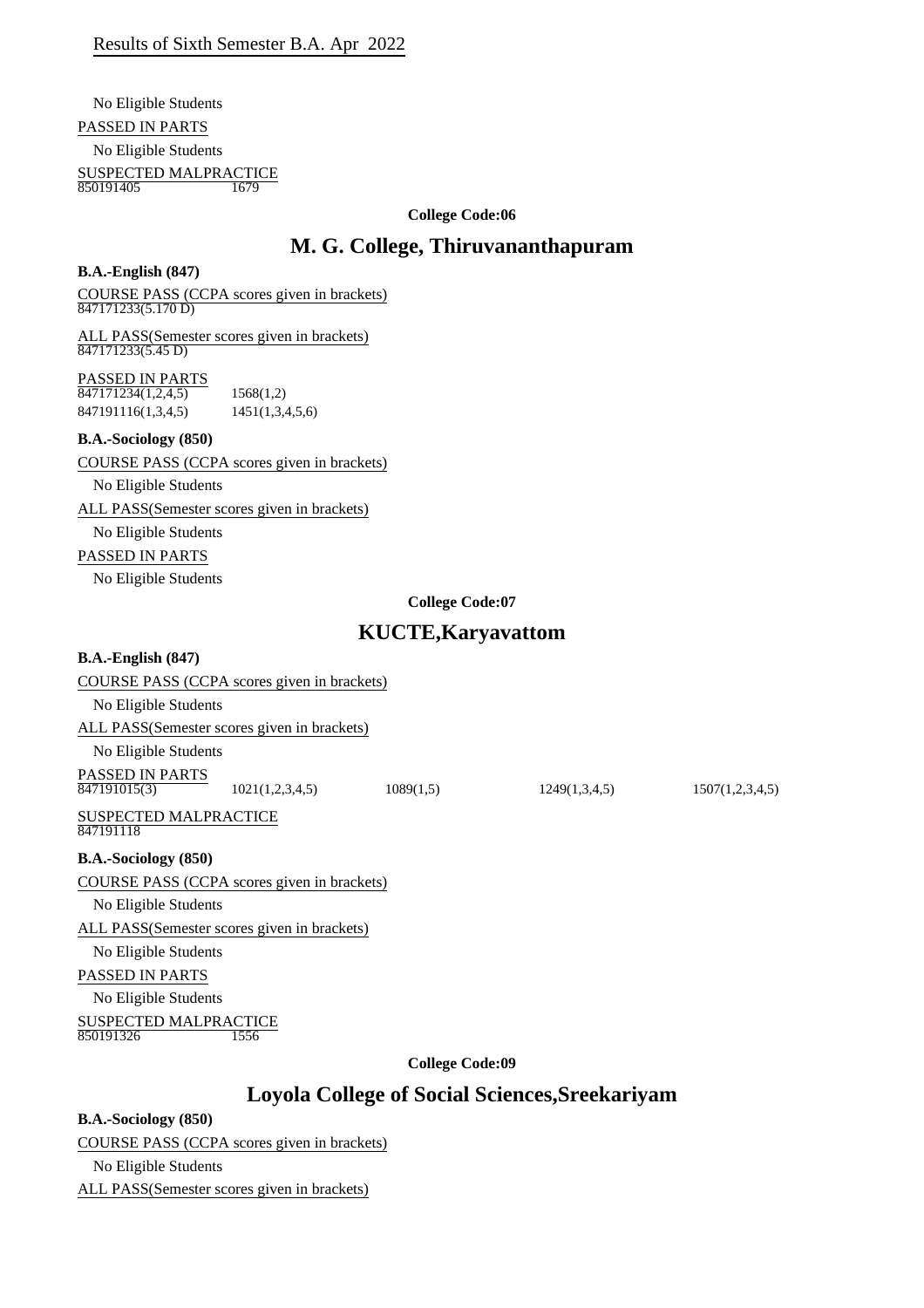# No Eligible Students

PASSED IN PARTS

No Eligible Students

#### **College Code:10**

### **KUCTE,Kumarapuram**

#### **B.A.-English (847)**

COURSE PASS (CCPA scores given in brackets)

No Eligible Students

ALL PASS(Semester scores given in brackets)  $\overline{847181372(5.24 \text{ D})}$ 

PASSED IN PARTS 847181420(1,3,4,5)

#### **B.A.-Sociology (850)**

COURSE PASS (CCPA scores given in brackets)

No Eligible Students

ALL PASS(Semester scores given in brackets)

No Eligible Students

#### PASSED IN PARTS

No Eligible Students

#### **College Code:12**

# **St. Xavier's College, Thumba Thiruvananthapuram**

#### **B.A.-English (847)**

COURSE PASS (CCPA scores given in brackets) 847181047(5.680 D)

|                                        | ALL PASS(Semester scores given in brackets)  |              |              |               |
|----------------------------------------|----------------------------------------------|--------------|--------------|---------------|
| 847181004(4.85 E)                      | 1021(5.03 D)                                 | 1047(5.42 D) | 1048(5.61 D) | 1080(5.17 D)  |
| $1256(5.65 \text{ D})$                 | 1425(5.40 D)                                 |              |              |               |
| <b>PASSED IN PARTS</b><br>847181096(2) | 1346(4,6)                                    | 1348(1)      | 1366(1)      | 1395(1,2,4,6) |
| 1430(3)                                |                                              |              |              |               |
| 847191062(1,2,3,4,5)                   | 1149(1,3,4,5)                                |              |              |               |
| <b>SUSPECTED MALPRACTICE</b>           |                                              |              |              |               |
| 847181364                              |                                              |              |              |               |
| <b>B.A.-Sociology</b> (850)            |                                              |              |              |               |
|                                        | COURSE PASS (CCPA scores given in brackets)  |              |              |               |
| No Eligible Students                   |                                              |              |              |               |
|                                        | ALL PASS (Semester scores given in brackets) |              |              |               |
| No Eligible Students                   |                                              |              |              |               |
| <b>PASSED IN PARTS</b>                 |                                              |              |              |               |

No Eligible Students

### **College Code:14**

# **National College, Ambalathara**

#### **B.A.-English (847)**

#### COURSE PASS (CCPA scores given in brackets)

No Eligible Students

ALL PASS(Semester scores given in brackets)

# No Eligible Students

PASSED IN PARTS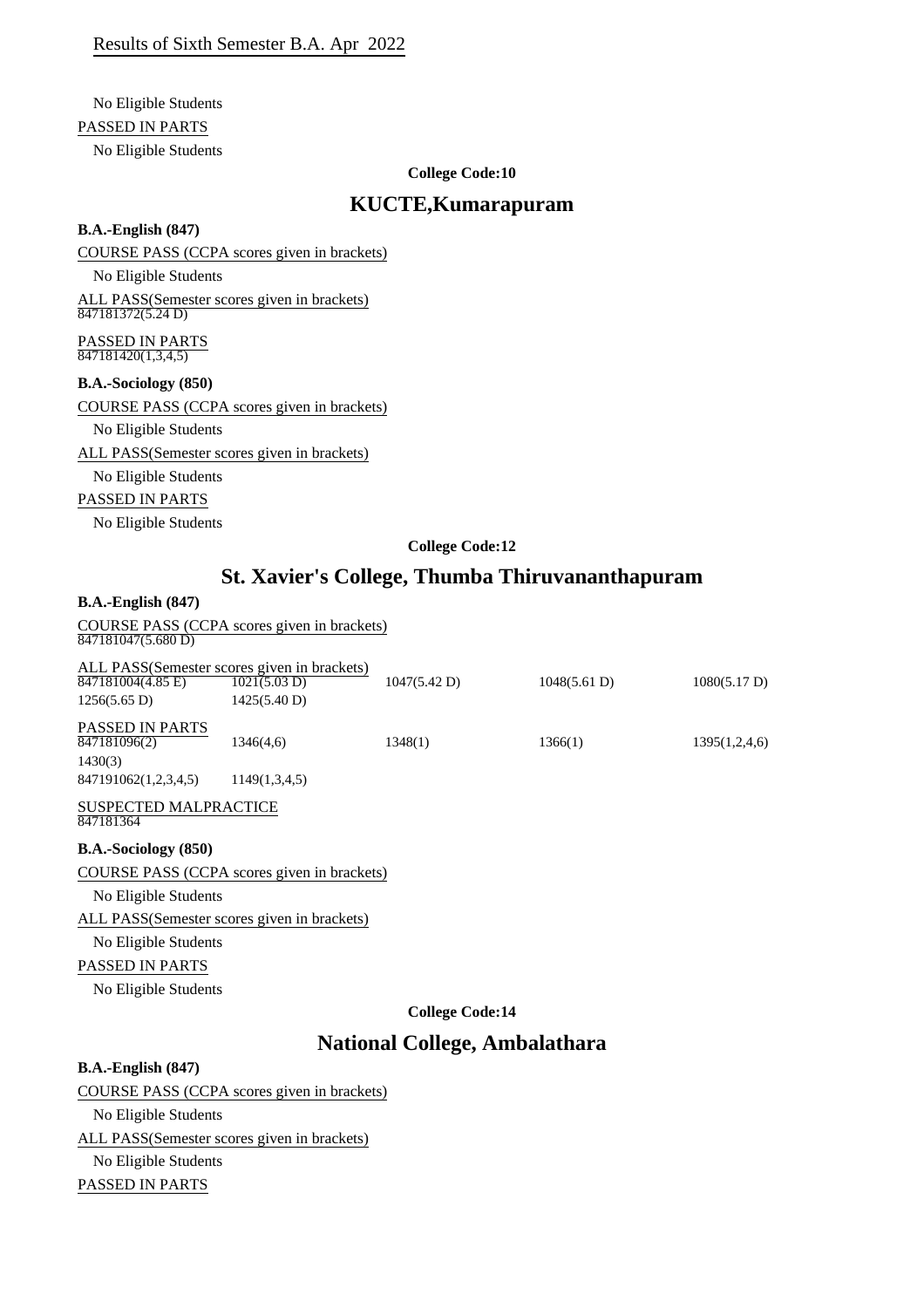### Results of Sixth Semester B.A. Apr 2022

847181379(1,3,4,5,6) 847191092(1,2,3,4,5) 1548(1,2,3,4,5)

#### **B.A.-Sociology (850)**

COURSE PASS (CCPA scores given in brackets)

No Eligible Students

ALL PASS(Semester scores given in brackets)

No Eligible Students

PASSED IN PARTS

No Eligible Students

**College Code:16**

# **Kunjukrishna Nadar Memorial Govt. Arts & Science College,Kanjiramkulam**

#### **B.A.-English (847)**

COURSE PASS (CCPA scores given in brackets)

No Eligible Students

ALL PASS(Semester scores given in brackets) 847191091(5.34 D)

PASSED IN PARTS 847191094(3,4,5)

**B.A.-Sociology (850)**

COURSE PASS (CCPA scores given in brackets)

No Eligible Students ALL PASS(Semester scores given in brackets)

No Eligible Students

PASSED IN PARTS

No Eligible Students

**College Code:17**

# **V. T. M. N. S. S. College, Dhanuvachapuram**

| $B.A.-English (847)$                                             |                 |                                             |                                                         |             |
|------------------------------------------------------------------|-----------------|---------------------------------------------|---------------------------------------------------------|-------------|
| COURSE PASS (CCPA scores given in brackets)                      |                 |                                             |                                                         |             |
| No Eligible Students                                             |                 |                                             |                                                         |             |
| ALL PASS(Semester scores given in brackets)<br>847191148(5.89 D) |                 |                                             |                                                         |             |
| PASSED IN PARTS<br>$\overline{847191010(1,3,4,5)}$               | 1036(1,2,3,4,5) | 1208(1,2,3,4,5)                             | 1302(1,2,3,4,5)                                         | 1314(3,4,5) |
| <b>B.A.-Sociology</b> (850)                                      |                 |                                             |                                                         |             |
| COURSE PASS (CCPA scores given in brackets)                      |                 |                                             |                                                         |             |
| No Eligible Students                                             |                 |                                             |                                                         |             |
| ALL PASS(Semester scores given in brackets)                      |                 |                                             |                                                         |             |
| No Eligible Students                                             |                 |                                             |                                                         |             |
| PASSED IN PARTS                                                  |                 |                                             |                                                         |             |
| No Eligible Students                                             |                 |                                             |                                                         |             |
|                                                                  |                 | <b>College Code:18</b>                      |                                                         |             |
|                                                                  |                 | <b>Emmanuel College, Thiruvananthapuram</b> |                                                         |             |
| $B.A.-English (847)$                                             |                 |                                             |                                                         |             |
| COURSE PASS (CCPA scores given in brackets)                      |                 | 1007/2010M                                  | $\sim$ $\sim$ $\sim$ $\sim$ $\sim$ $\sim$ $\sim$ $\sim$ |             |

ALL PASS(Semester scores given in brackets)<br>847181075(5.30 D) 1076(5.78 D) 847181076(6.130 C) 1082(5.660 D) 1087(6.010 C) 1088(6.030 C) 1363(5.310 D)  $\overline{847181075(5.30 \text{ D})}$   $\overline{1076(5.78 \text{ D})}$   $\overline{1082(5.26 \text{ D})}$   $\overline{1087(5.75 \text{ D})}$   $\overline{1088(5.68 \text{ D})}$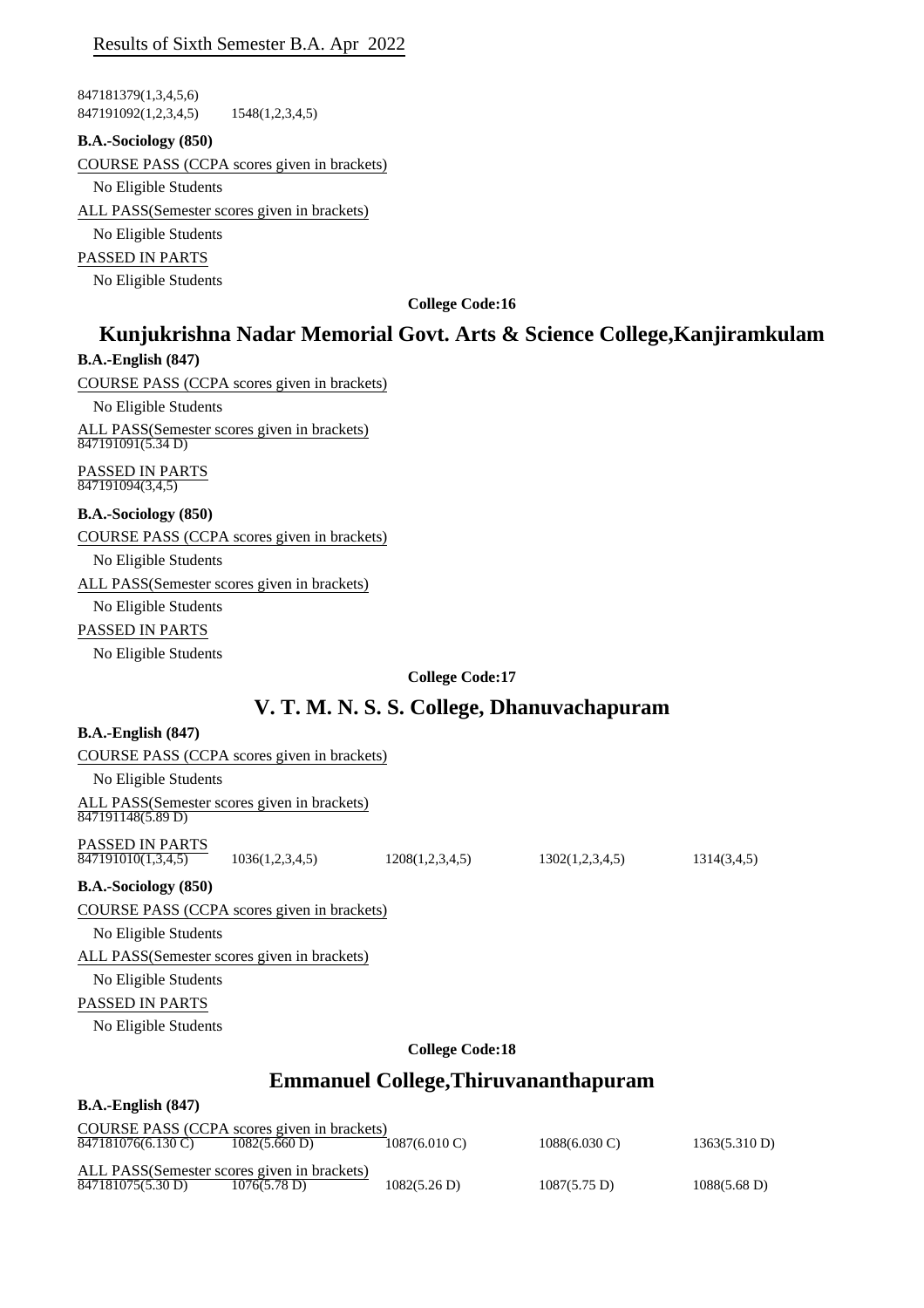| $1106(6.65 \text{ C})$                            | 1109(5.56 D)                                            | $1122(4.85 \text{ E})$               | 1273(5.31 D) | 1363(5.39 D) |
|---------------------------------------------------|---------------------------------------------------------|--------------------------------------|--------------|--------------|
| <b>PASSED IN PARTS</b><br>No Eligible Students    |                                                         |                                      |              |              |
|                                                   |                                                         | <b>College Code:19</b>               |              |              |
|                                                   |                                                         | <b>Christian College, Kattakkada</b> |              |              |
| $B.A.-English (847)$                              |                                                         |                                      |              |              |
| $G\cap H$ in $G$ in $G$ $G\cap H$ is a set of $G$ | $\cdot$ $\cdot$ $\cdot$ $\cdot$ $\cdot$ $\cdot$ $\cdot$ |                                      |              |              |

|                        | COURSE PASS (CCPA scores given in brackets) |               |                 |                        |
|------------------------|---------------------------------------------|---------------|-----------------|------------------------|
| 847181077(6.830 C)     |                                             |               |                 |                        |
| 847191115(6.780 C)     | 1376(6.940 C)                               | 1473(6.320 C) |                 |                        |
|                        | ALL PASS(Semester scores given in brackets) |               |                 |                        |
| 847171014(4.95 E)      | 1256(5.21 D)                                | 1442(5.17 D)  |                 |                        |
| 847181077(6.56 C)      |                                             |               |                 |                        |
| 847191115(6.21 C)      | 1252(5.21 D)                                | 1376(6.42 C)  | 1396(5.64 D)    | $1473(5.85 \text{ D})$ |
| <b>PASSED IN PARTS</b> |                                             |               |                 |                        |
| 847181126(1,2,3,4,5)   |                                             |               |                 |                        |
| 847191209(1,3,6)       | 1220(1,3,4,5)                               | 1239(1,3,4,5) | 1374(1,4,5)     | 1375(1,3,4,5)          |
| 1377(3,4,5)            | 1378(1,2,4,5,6)                             | 1380(1,3,4,5) | 1381(1,3,4,5)   | 1383(1,2,3,4,5)        |
| 1384(5)                | 1385(1,2,3,4,5)                             | 1395(1,3,4)   | 1397(1,2,3,4,5) | 1398(1,2,3,4,5)        |
| 1399(1,3,4,5)          | 1468(1,2,3,4,5)                             |               |                 |                        |
|                        |                                             |               |                 |                        |

#### **B.A.-Sociology (850)**

COURSE PASS (CCPA scores given in brackets)

No Eligible Students

#### ALL PASS(Semester scores given in brackets)

#### No Eligible Students

PASSED IN PARTS

No Eligible Students

#### **College Code:21**

### **Govt. College,Nedumangad**

#### **B.A.-English (847)**

COURSE PASS (CCPA scores given in brackets)

No Eligible Students

ALL PASS(Semester scores given in brackets) 847191044(5.35 D)

#### PASSED IN PARTS

 $\overline{847171341(1,2,4,5)}$ 847191129(1,2,4,5)

#### **B.A.-Sociology (850)**

COURSE PASS (CCPA scores given in brackets)

No Eligible Students

ALL PASS(Semester scores given in brackets)

No Eligible Students

#### PASSED IN PARTS

No Eligible Students

#### **College Code:23**

# **Govt. College, Attingal**

#### **B.A.-English (847)**

COURSE PASS (CCPA scores given in brackets)

No Eligible Students

ALL PASS(Semester scores given in brackets)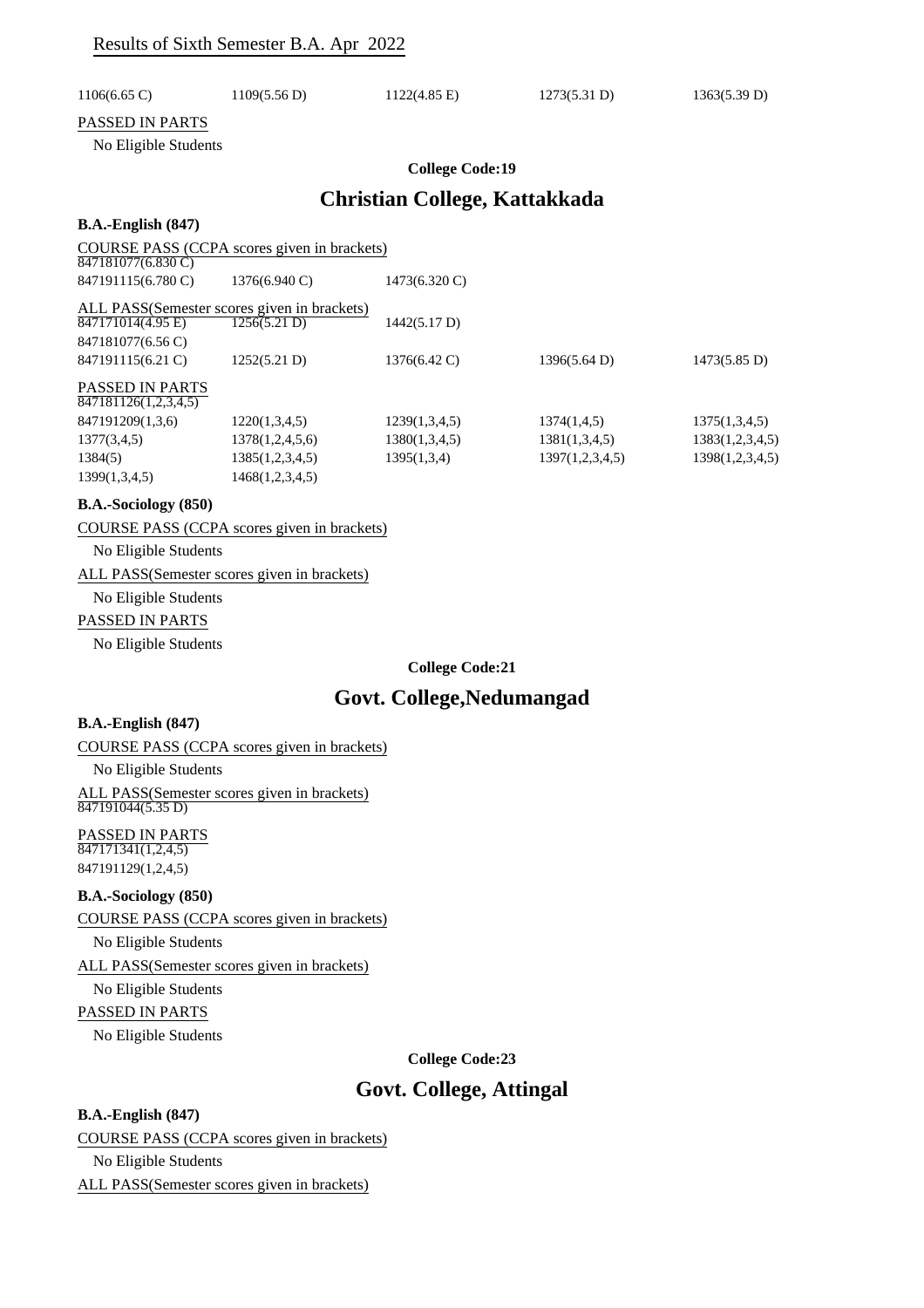### Results of Sixth Semester B.A. Apr 2022

847181133(5.75 D) 847191415(5.52 D)

#### PASSED IN PARTS

| 847181293(1,2,3,4,5) |               |                 |                 |                 |
|----------------------|---------------|-----------------|-----------------|-----------------|
| 847191032(1,3,4)     | 1078(1,4,5)   | 1086(1,2,3,4,5) | 1119(1,2,3,4,5) | 1156(1,2,3,4,5) |
| 1211(1,3,4,5)        | 1229(1,3,4,5) | 1367(1,4,5)     | 1403(1,3,4,5,6) | 1530(1,2,3,4,5) |

#### **B.A.-Sociology (850)**

COURSE PASS (CCPA scores given in brackets)

#### No Eligible Students

ALL PASS(Semester scores given in brackets)

#### No Eligible Students

#### PASSED IN PARTS

No Eligible Students

### SUSPECTED MALPRACTICE

850191700

**College Code:24**

# **S. N. College, Varkala**

#### **B.A.-English (847)**

#### COURSE PASS (CCPA scores given in brackets)

No Eligible Students

ALL PASS(Semester scores given in brackets) 847191050(5.60 D) 1509(7.01 B)

PASSED IN PARTS  $\frac{1138222 \text{ H} \cdot \text{11111}}{847191019(1,3,4,5)}$  1366(3)

#### **B.A.-Sociology (850)**

#### COURSE PASS (CCPA scores given in brackets)

No Eligible Students

#### ALL PASS(Semester scores given in brackets)

#### No Eligible Students

#### PASSED IN PARTS

No Eligible Students

#### **College Code:28**

# **M.M.N.S.S, Kottiyam**

#### **B.A.-English (847)**

| COURSE PASS (CCPA scores given in brackets)  |                        |                        |                        |
|----------------------------------------------|------------------------|------------------------|------------------------|
| 847191049(6.530 C)                           |                        |                        |                        |
|                                              |                        |                        |                        |
| ALL PASS(Semester scores given in brackets)  |                        |                        |                        |
| 847191049(6.04 C)                            | $1113(5.35 \text{ D})$ | $1247(5.63 \text{ D})$ | $1248(5.78 \text{ D})$ |
|                                              |                        |                        |                        |
| <b>PASSED IN PARTS</b>                       |                        |                        |                        |
| 847191069(1,4,5)                             | 1075(1,2,3,4,5)        | 1140(1,3,4,5,6)        |                        |
| <b>B.A.-Sociology</b> (850)                  |                        |                        |                        |
|                                              |                        |                        |                        |
| COURSE PASS (CCPA scores given in brackets)  |                        |                        |                        |
| No Eligible Students                         |                        |                        |                        |
|                                              |                        |                        |                        |
| ALL PASS (Semester scores given in brackets) |                        |                        |                        |
| No Eligible Students                         |                        |                        |                        |
|                                              |                        |                        |                        |
| <b>PASSED IN PARTS</b>                       |                        |                        |                        |
| No Eligible Students                         |                        |                        |                        |

**College Code:29**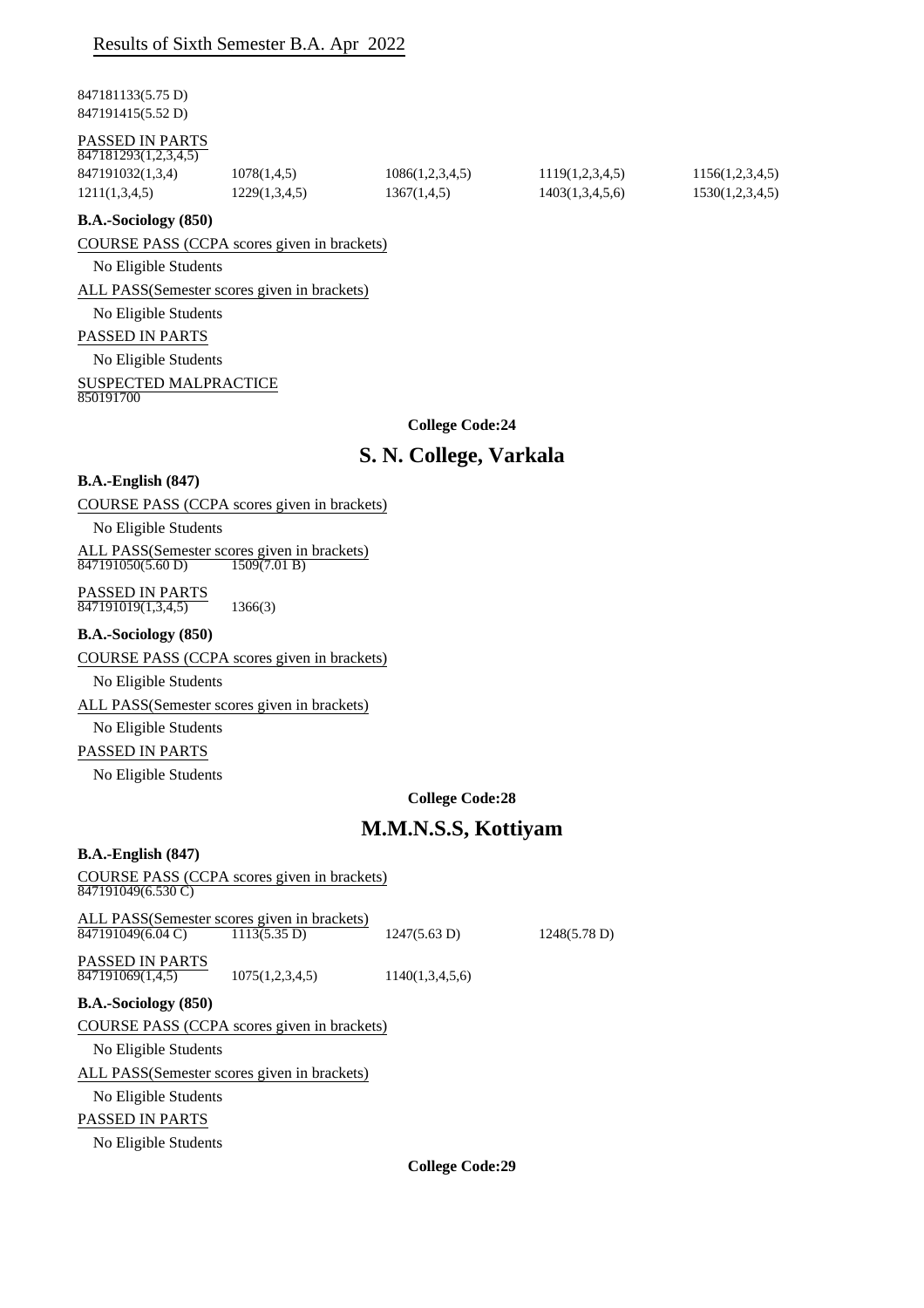# **S. N. College, Kollam**

#### **B.A.-English (847)**

COURSE PASS (CCPA scores given in brackets) 847181316(5.700 D) 1455(6.380 C)

| ALL PASS(Semester scores given in brackets) |                 |                        |                        |                        |
|---------------------------------------------|-----------------|------------------------|------------------------|------------------------|
| 847181316(5.91 D)                           | 1321(4.78 E)    | 1333(5.38 D)           | 1455(6.41 C)           |                        |
| 847191144(6.03 C)                           | 1257(5.73 D)    | $1269(6.09 \text{ C})$ | $1280(6.24 \text{ C})$ | 1284(5.41 D)           |
| $1332(6.06 \text{ C})$                      | 1340(4.86 E)    | 1362(5.69 D)           | $1435(6.53 \text{ C})$ | $1453(5.67 \text{ D})$ |
| 1478(5.69 D)                                |                 |                        |                        |                        |
| <b>PASSED IN PARTS</b><br>847171286(1)      |                 |                        |                        |                        |
| 847181454(1,3,4,5)                          |                 |                        |                        |                        |
| 847191160(1,2,3,4,5)                        | 1161(1,2,3,4,5) | 1254(1,4,5)            | 1256(3)                | 1260(1,4)              |
| 1262(1,2,3,4,5)                             | 1263(1,4,5)     | 1266(1,5)              | 1270(1,3,4,5)          | 1271(1,2,3,4,5)        |
| 1272(1,4,5)                                 | 1273(1,3,4,5)   | 1274(1,2,3,4,5)        | 1277(1,2,3,4,5)        | 1278(1,4)              |
| 1279(1,2,3,4,5)                             | 1281(1,2,3,4,5) | 1283(1,2,3,4,5)        | 1285(1,3)              | 1286(1,3,4,5)          |
| 1335(1,3,4,5)                               | 1338(1,5)       | 1339(1,3)              | 1342(1,4,5)            | 1343(1,2,3,4,5)        |
| 1344(1,3,5)                                 | 1345(1,3)       | 1346(1,3,5)            | 1347(1,3,4,5)          | 1348(4)                |
| 1349(1,2,3,4,5)                             | 1351(1,2,3,4,5) | 1352(1,3,4,5)          | 1353(1,3,4,5)          | 1354(1,3,4,5)          |
| 1355(1,3,5)                                 | 1359(1,4,5)     | 1363(4)                | 1394(1,2,3,4,5)        | 1417(1,3,4,5)          |
| 1446(1,2,4,5)                               | 1460(3,4,5)     | 1480(1,2,4,5,6)        | 1518(1,4)              |                        |

#### **B.A.-Sociology (850)**

COURSE PASS (CCPA scores given in brackets)

No Eligible Students

ALL PASS(Semester scores given in brackets)

# No Eligible Students

### PASSED IN PARTS

No Eligible Students

#### **College Code:32**

# **T. K. M. College of Arts & Science, Kollam**

#### **B.A.-English (847)**

|                                              | COURSE PASS (CCPA scores given in brackets) |                        |                 |              |
|----------------------------------------------|---------------------------------------------|------------------------|-----------------|--------------|
| 847191200(6.980 C)                           | $1424(6.340 \text{ C})$                     | 1449(7.170 B)          | 1450(7.340 B)   |              |
|                                              | ALL PASS(Semester scores given in brackets) |                        |                 |              |
| 847191200(6.43 C)                            | 1201(5.81 D)                                | $1424(6.34 \text{ C})$ | 1449(7.06 B)    | 1450(7.44 B) |
| <b>PASSED IN PARTS</b><br>847171352(1,3,4,5) |                                             |                        |                 |              |
| 847191191(6)                                 | 1194(1,2,3,4,5)                             | 1196(1,2,3,5,6)        | 1202(1,2,3,4,5) |              |

#### **B.A.-Sociology (850)**

COURSE PASS (CCPA scores given in brackets)

No Eligible Students

ALL PASS(Semester scores given in brackets)

#### No Eligible Students

PASSED IN PARTS

No Eligible Students

**College Code:33**

# **B.J.M Govt. College, Chavara**

#### **B.A.-English (847)**

COURSE PASS (CCPA scores given in brackets)

No Eligible Students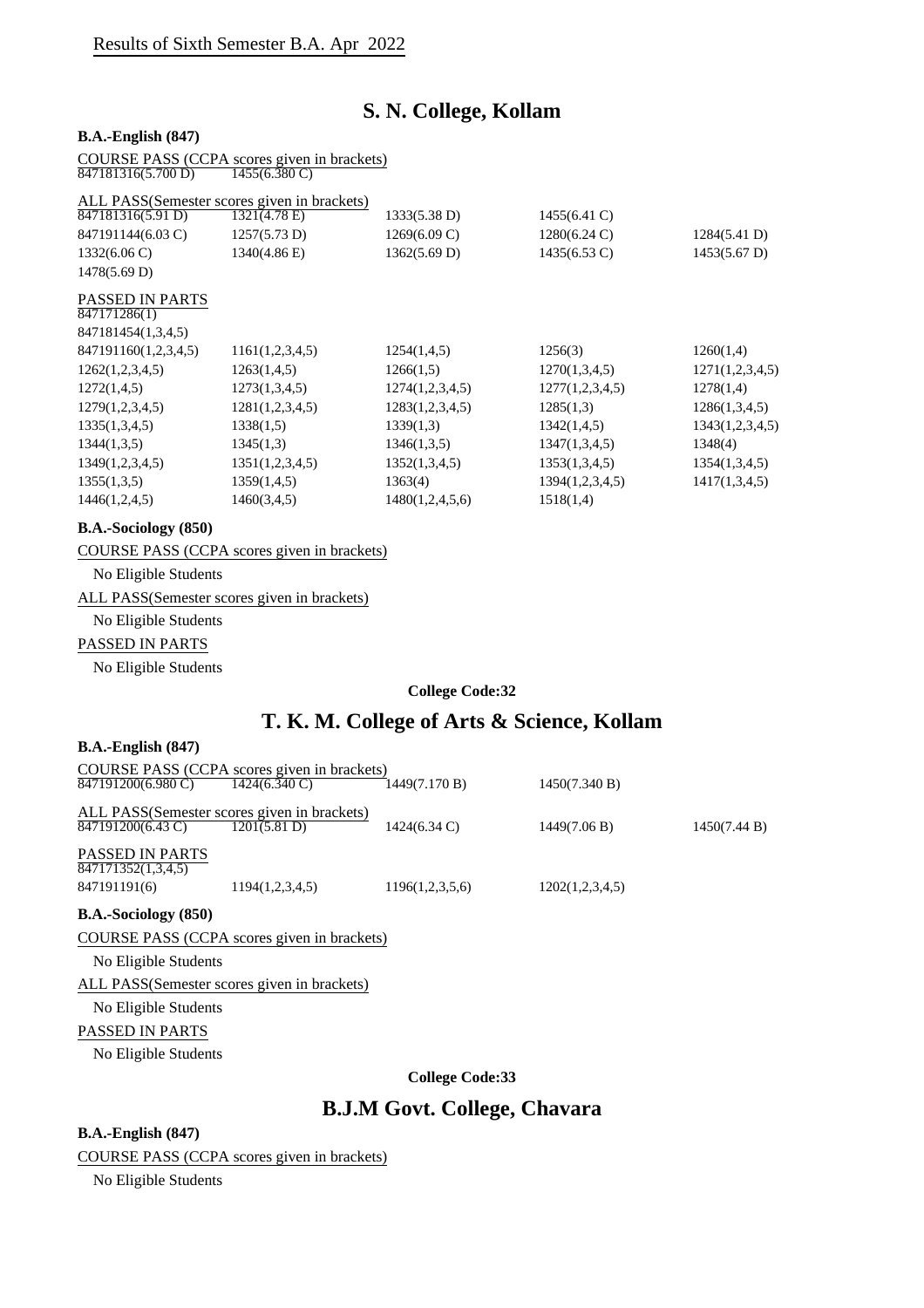### Results of Sixth Semester B.A. Apr 2022

#### ALL PASS(Semester scores given in brackets)  $847181303(5.55 D)$

#### PASSED IN PARTS

No Eligible Students

#### **B.A.-Sociology (850)**

COURSE PASS (CCPA scores given in brackets)

No Eligible Students

ALL PASS(Semester scores given in brackets)

No Eligible Students

#### PASSED IN PARTS

No Eligible Students

**College Code:34**

# **D.B. College, Sasthamcottah**

#### **B.A.-English (847)**

#### COURSE PASS (CCPA scores given in brackets)  $847181034(6.200 \text{ C})$ 847191227(7.040 B)

ALL PASS(Semester scores given in brackets) 847181034(6.06 C) 847191227(6.85 C)

#### PASSED IN PARTS

No Eligible Students

#### **B.A.-Sociology (850)**

COURSE PASS (CCPA scores given in brackets)

No Eligible Students

### ALL PASS(Semester scores given in brackets)

No Eligible Students

#### PASSED IN PARTS

No Eligible Students

#### **College Code:38**

# **N. S. S. College, Nilamel**

#### **B.A.-English (847)**

#### COURSE PASS (CCPA scores given in brackets)  $\overrightarrow{847191179(6.160 \text{ C})}$

ALL PASS(Semester scores given in brackets)<br>847191083(6.25 C) 1179(6.66 C) 847191083(6.25 C)

PASSED IN PARTS  $\overline{847191072(1,2,3,4,5)}$  1319(3,4,5) 1541(1,3,5)

# **B.A.-Sociology (850)**

COURSE PASS (CCPA scores given in brackets)

No Eligible Students

ALL PASS(Semester scores given in brackets)

No Eligible Students

### PASSED IN PARTS

No Eligible Students

**College Code:40**

# **St. John's College, Anchal**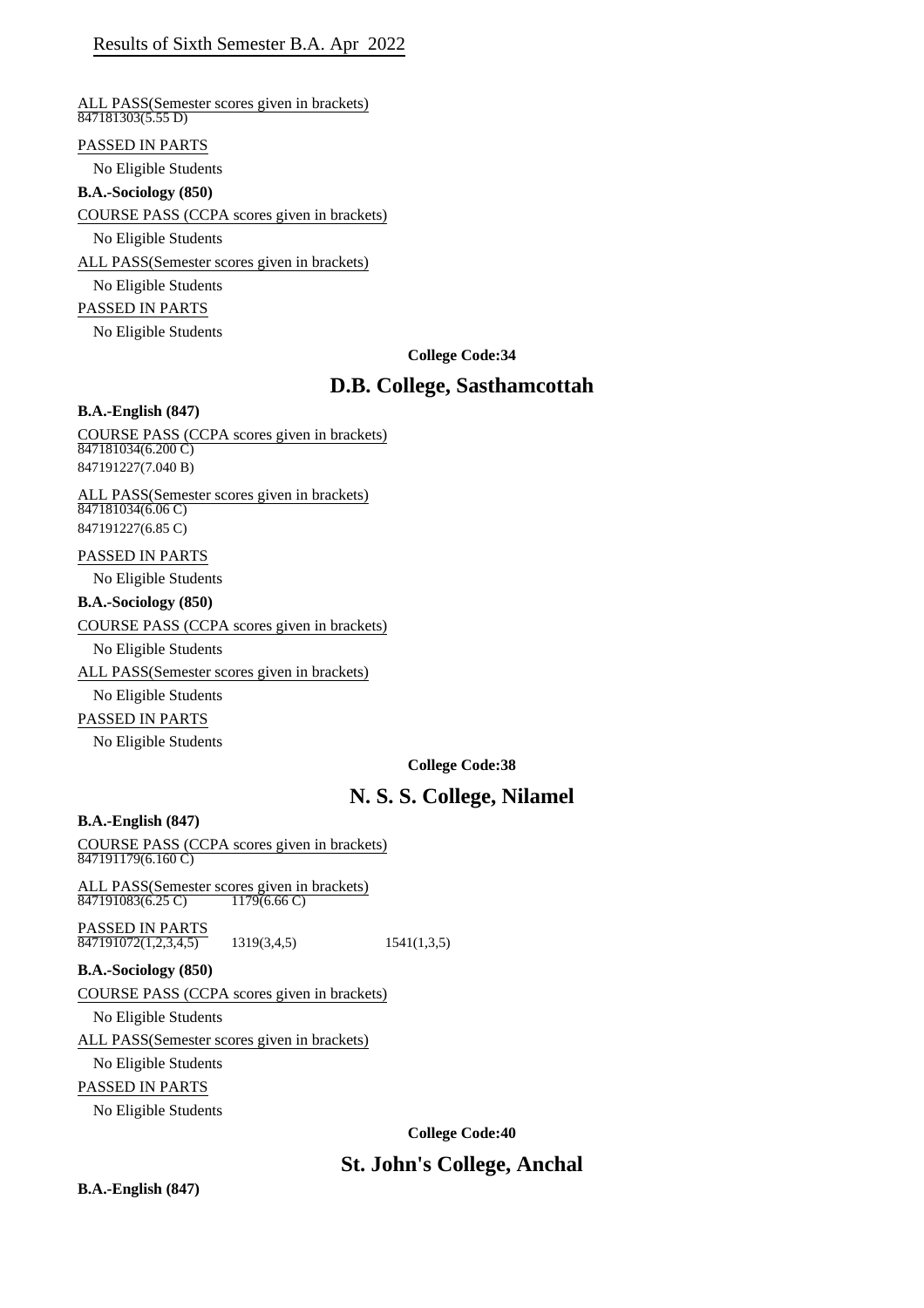### Results of Sixth Semester B.A. Apr 2022

|                         | COURSE PASS (CCPA scores given in brackets) |                         |               |                         |
|-------------------------|---------------------------------------------|-------------------------|---------------|-------------------------|
| 847181157(5.380 D)      | 1163(5.940 D)                               | $1181(6.190 \text{ C})$ | 1192(5.190 D) | $1222(6.360 \text{ C})$ |
| $1233(6.080 \text{ C})$ | 1408(6.120 C)                               |                         |               |                         |
| 847191418(7.540 B)      | 1436(7.260 B)                               |                         |               |                         |
| 847171562(5.45 D)       | ALL PASS(Semester scores given in brackets) |                         |               |                         |
| 847181156(5.18 D)       | 1157(5.29 D)                                | 1163(5.71 D)            | 1165(5.19 D)  | 1181(5.70 D)            |
| 1191(5.42 D)            | 1192(5.54 D)                                | 1222(5.69 D)            | 1233(5.63 D)  | 1359(5.07 D)            |
| 1408(5.81 D)            |                                             |                         |               |                         |
| 847191418(7.05 B)       | $1436(6.58 \text{ C})$                      |                         |               |                         |
| <b>PASSED IN PARTS</b>  |                                             |                         |               |                         |
| 847181153(6)            | 1155(6)                                     | 1159(2,3)               | 1160(1)       | 1168(3)                 |
| 1171(1)                 | 1177(3)                                     | 1208(1,3)               | 1220(3)       | 1227(2,3)               |
| 1230(3,5)               | 1231(3)                                     |                         |               |                         |

#### **B.A.-Sociology (850)**

COURSE PASS (CCPA scores given in brackets)

No Eligible Students

ALL PASS(Semester scores given in brackets)

No Eligible Students

#### PASSED IN PARTS

No Eligible Students

#### **College Code:41**

### **S.N. College, Punalur**

#### **B.A.-English (847)**

COURSE PASS (CCPA scores given in brackets) 847191063(6.960 C)

ALL PASS(Semester scores given in brackets) 847191063(6.90 C)

PASSED IN PARTS  $\overline{847191097(1,3,4,5,6)}$  1120(1,3,4,5) 1159(3)

#### **B.A.-Sociology (850)**

COURSE PASS (CCPA scores given in brackets)

No Eligible Students

ALL PASS(Semester scores given in brackets)

### No Eligible Students

PASSED IN PARTS

No Eligible Students

**College Code:42**

### **S. G. College, Kottarakkara**

#### **B.A.-English (847)**

COURSE PASS (CCPA scores given in brackets)

No Eligible Students

ALL PASS(Semester scores given in brackets)

No Eligible Students PASSED IN PARTS 847191533(4,5)

#### **B.A.-Sociology (850)**

COURSE PASS (CCPA scores given in brackets)

No Eligible Students

ALL PASS(Semester scores given in brackets)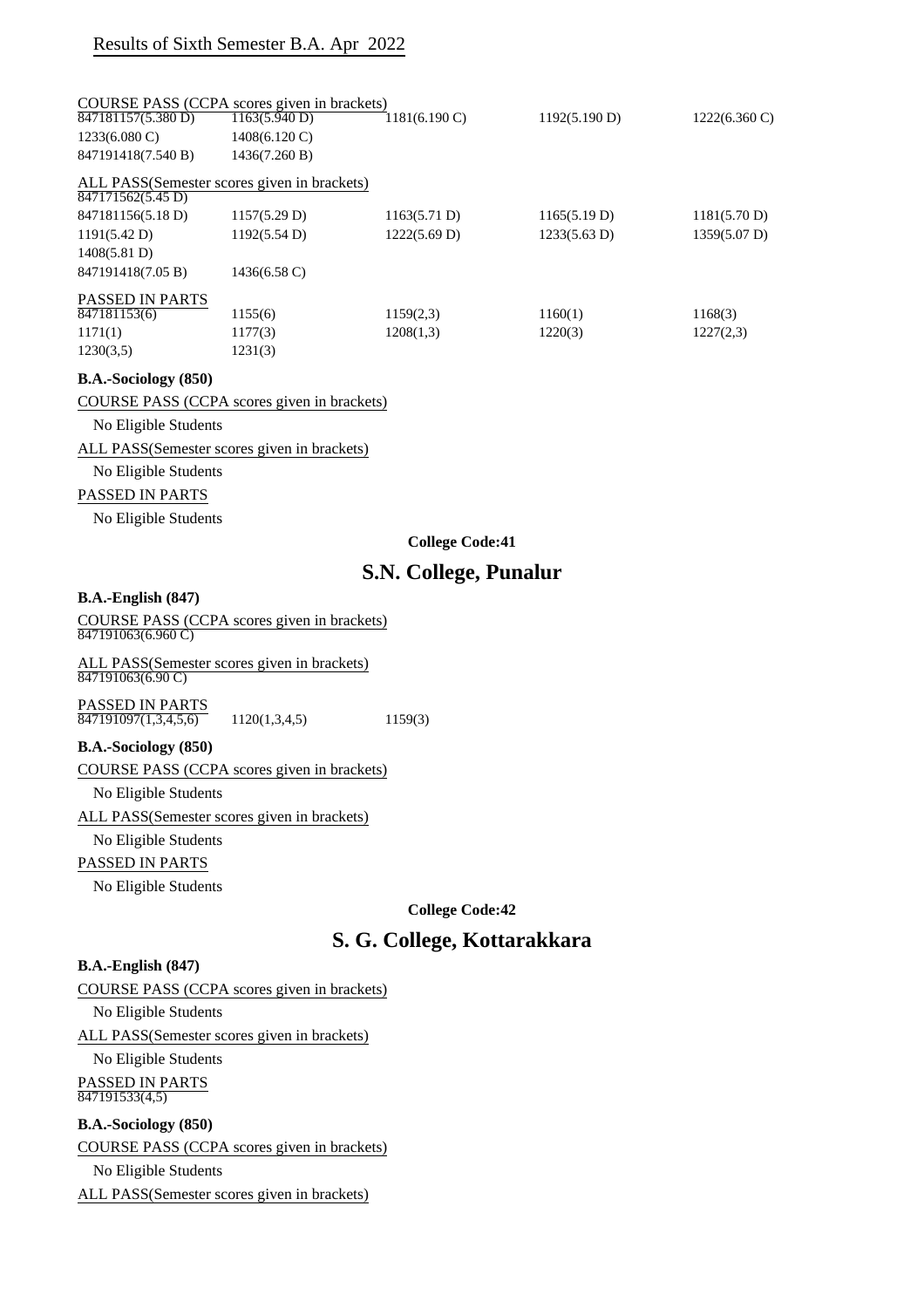#### No Eligible Students

#### PASSED IN PARTS

No Eligible Students

#### **College Code:44**

## **M. S. M. College, Kayamkulam**

#### **B.A.-English (847)**

COURSE PASS (CCPA scores given in brackets)<br> $\frac{847191061(7.520 B)}{11746.890 C}$  $\frac{847191061(7.520 \text{ B})}{847191061(7.520 \text{ B})}$ 

| ALL PASS(Semester scores given in brackets)<br>847171169(5.10 D) |                 |                 |                        |                 |
|------------------------------------------------------------------|-----------------|-----------------|------------------------|-----------------|
| 847191047(6.16 C)                                                | 1059(5.42 D)    | 1061(7.00 B)    | $1174(6.26 \text{ C})$ |                 |
| <b>PASSED IN PARTS</b>                                           |                 |                 |                        |                 |
| 847191128(1)                                                     | 1133(1,2,3,4,5) | 1134(1,2,3,4,5) | 1135(1,2,3,4,5)        | 1153(1,2,3,4,5) |
| 1155(1,3,5)                                                      | 1185(1,2,3,4,5) | 1186(1,2,3,4,5) | 1187(1,2,3,4,5)        | 1188(1,2,3,4,5) |
| 1400(1,2,3,4,5)                                                  | 1454(3,5)       | 1458(1,2,3,4,5) |                        |                 |

#### **B.A.-Sociology (850)**

COURSE PASS (CCPA scores given in brackets)

No Eligible Students

ALL PASS(Semester scores given in brackets)

No Eligible Students

#### PASSED IN PARTS

No Eligible Students

#### **College Code:46**

# **S. D. College, Alappuzha**

#### **B.A.-English (847)**

COURSE PASS (CCPA scores given in brackets)

No Eligible Students

ALL PASS(Semester scores given in brackets)

No Eligible Students

PASSED IN PARTS 847191147(4,5) 1516(1,3,4,5)

#### **B.A.-Sociology (850)**

COURSE PASS (CCPA scores given in brackets)

No Eligible Students

ALL PASS(Semester scores given in brackets)

No Eligible Students

### PASSED IN PARTS

No Eligible Students

**College Code:48**

# **S.N. College, Cherthala**

#### **B.A.-English (847)**

COURSE PASS (CCPA scores given in brackets) ALL PASS(Semester scores given in brackets)<br> $\frac{847181057(5.02 \text{ D})}{1061(6.23 \text{ C})}$ PASSED IN PARTS **B.A.-Sociology (850)** 847181057(5.460 D) 1061(6.080 C) 1062(5.460 D) 1063(6.210 C)  $\overline{847181057(5.02 \text{ D})}$   $\overline{1061(6.23 \text{ C})}$   $\overline{1062(6.18 \text{ C})}$   $\overline{1063(6.04 \text{ C})}$ 847181068(1,3) 1392(1,6) 847191145(1,2,3,4,5)